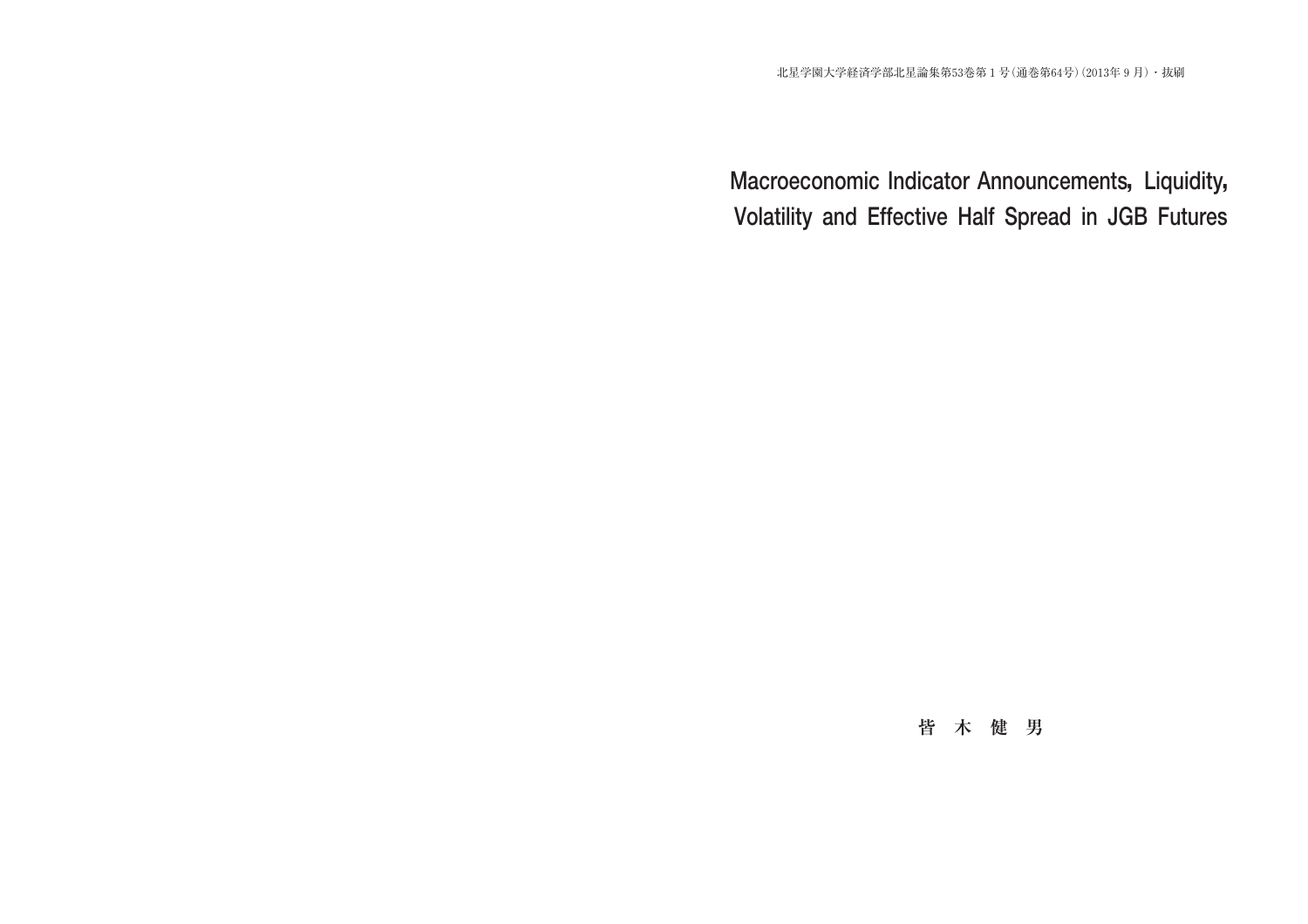## Macroeconomic Indicator Announcements, Liquidity, **Volatility and Effective Half Spread in JGB Futures**

Takeo MINAKI

#### Contents

- 1.Introduction
- 2. Measurements of Liquidity, Volatility and Effective Half Spread
- 3.Models
- 4.Data
- 5.Empirical Results
- 6.Conclusion

#### **1.Introduction**

This paper presents an investigation of whether liquidity, volatility and effective half spread are changing on an event days, when macroeconomic indicators are announced.

Until now, many studies related to liquidity research have been described in the literature. Research in this field has progressed since Kyle (1985). The study of latent liquidity is one example. Mahanti and et al. (2008) estimated latent liquidity of corporate bonds as the weighted average efficiency of the investment horizon of a corporate bond holder, and reported that correlation exists that is strong between latent liquidity and transaction cost, or and spread. Moreover, ILLIQ of Amihud (2002) used for this study is one which are researched. The liquidity in the market is high, which means that an investor's market participation is easy. When liquidity is low, it will be difficult for an investor to carry out market participation. Then, the liquidity definition is checked again here. As O'Hara (1995) shows, the state in which trade can be conducted at the minimum cost is a high-liquidity state, transaction cost becomes small, and liquidity will improve.

The purpose of this paper is to clarify liquidity and the announcement of macroeconomic indicators. To date, many studies have verified the announcement effects, specifically examining volatility. They analyze market efficiency. For example, Arshanapalli et al.(2006), Wang, Wang, and Liu (2005), and Ederington and Lee (2001) investigated whether a difference would have occurred in return volatility when macroeconomic indicators are announced. This paper clarifies the mutual relation of macroeconomic indicator announcement, liquidity, and volatility.

Consequently, the following is shown for the macroeconomic announcements event effect. First, regarding ILLIQ, which is an indicator of liquidity, ILLIQ increases by announcing macroeconomic indicators, which means that liquidity in the JGB Futures market falls.

Key words: Macroeconomic Announcement, Liquidity, Volatility, Effective Half Spread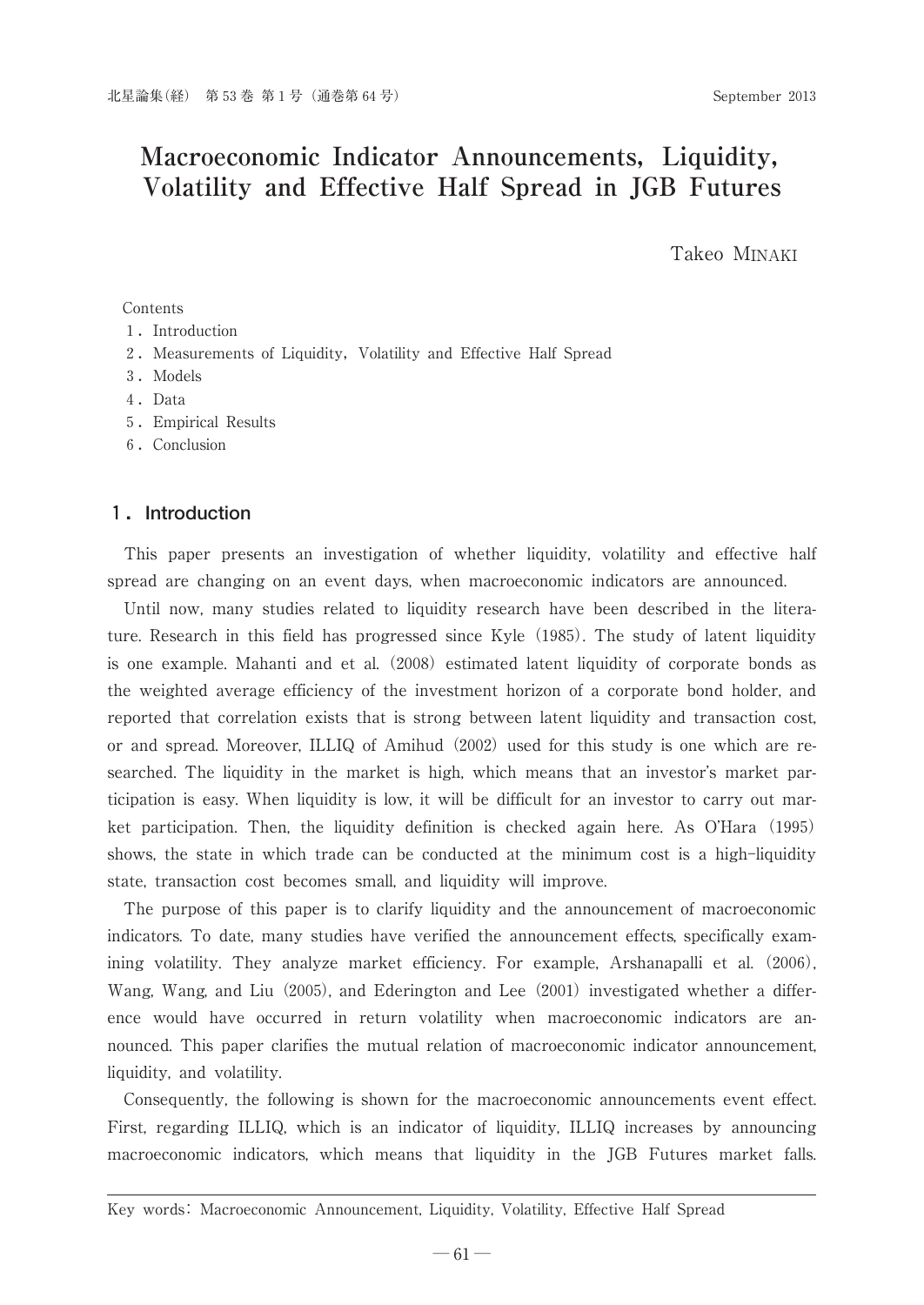Moreover, when transaction cost (effective half spread) is investigated, transaction cost becomes small by announcements of macroeconomic indicators. Therefore, the market liquidity rises. Furthermore, as for risk (volatility) in JGB Futures market, volatility becomes large by announcements of macroeconomic indicators, which means that liquidity falls in the JGB Futures market.

This paper proceeds as follows. Section 2 explains each measurement used for this study. Section 3 presents models of the empirical framework used for this study. Section 4 explains the data used for analyses. Section 5 presents empirical results. Finally, Section 6 concludes this study.

#### **2.Measurements of Liquidity, Volatility and Effective Half Spread**

ILLIQ (Liquidity)

Many previous studies have described market microstructure, liquidity and volatility in securities market<sup>1</sup>. Therefore, in this paper, the liquidity index (ILLIQ) proposed by Amihud (2002) is used. The ILLIQ advocated by Amihud is a liquidity index showing the influence (Price impact), that it has on the stock price per trading value unit. This price impact becomes small, as liquidity increases.

ILLIQ in this paper is the averaged value per day. The absolute value of a return per minute is divided by the volume at the interval. This also expresses the rate of change of the market price to volume of JGB Futures: ILLIQ computed by the following formula will be so small that the price impact is small. A small ILLIQ signifies that market liquidity is high.

Liquidity measure: ILLIQt

$$
ILLIQ_t = \frac{1}{I} \sum_{i=1}^{I} \frac{|R_{t,i,j}|}{Volume_{t,i,j}}
$$

In that equation,  $R$ ,  $t$ ,  $i$ ,  $j$ :  $j$  represents the  $j$ -th day in the entire sample period;  $i$  denotes the *i*-th data on the *j*-th day; *t* signifies the *t*-th sample in all numbers of samples. Therefore, *R t, i, j* expresses the return of the JGB Futures price of the *t*-th interval in all numbers of samples. *Volume t, i, j* expresses the *t*-th volume in all numbers of samples.

#### **Effective half spread(Transaction cost)**

O'Hara (1995) defines liquidity as follows. The state in liquidity is high when trading can be conducted with minimum costs. The minimum costs mean that a bid-ask spread is narrow. Furthermore, the minimum cost means that volatility is low. Usually the spread is defined by the difference of the bid-price and ask-price. The following effective half spread is used for this study<sup>2</sup>. .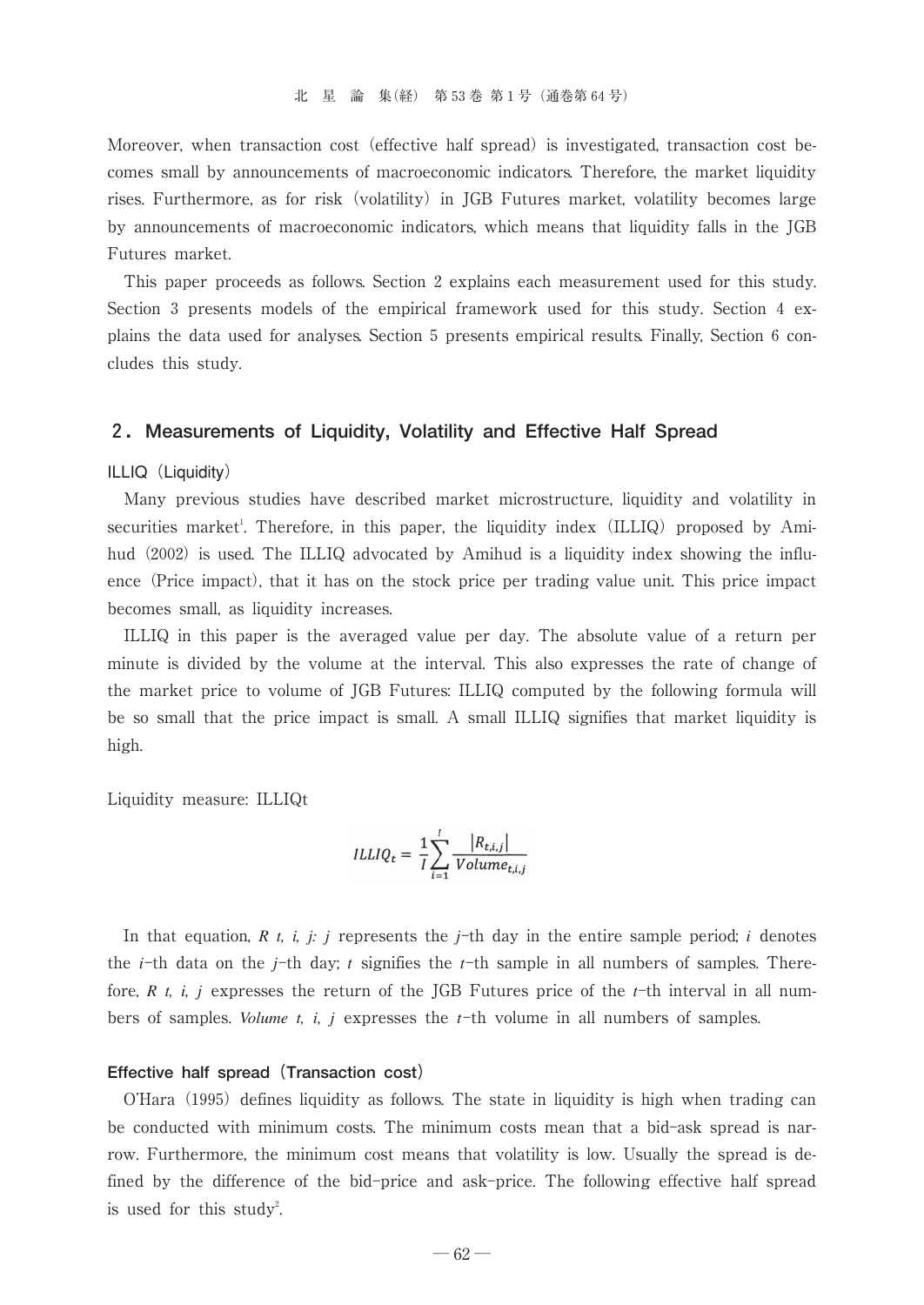Transaction cost measure: Effective Half Spread(*EHSt*)

$$
EHS_{i} = |P_{i} - Q_{i}|
$$
  

$$
Q_{i} = (a_{i} + b_{i})/2
$$

Therein, *EHSt* represents an effective half spread, *Pt* expresses a contracted price, *Qt* signifies a middle quote, *at* denotes ask-price, and *bt* stands for the bid-price. Moreover, in terms of market microstructure, a spread is interpreted as an investor's transaction cost. The spread widens, which means that transaction cost becomes large. In contrast, concomitantly with the spread narrowing, transaction cost becomes small.

#### **Transitory volatility (Risk)**

Volatility, a risk index of dealings, is measured by the standard deviation of returns. If an investor is risk-averse she might like to perform dealings at trading hours when volatility is low. Liquidity is low at the time when volatility increases and liquidity is high at the time when volatility decreases. In this paper, the transitory volatility described by Ranaldo  $(2004)$  is used. In Ranaldo, the standard deviation is calculated at *t*-interval using the 20lag return. Then he uses those as a representation of volatility(*Volat*). This paper adopts the same representation (vola20)<sup>3</sup>. .

#### **3.Models**

As described in this paper, the influence on the liquidity by the announcement of macroeconomic indicators is analyzed. This section explains each index and the models used for this study. OLS is used to estimate equation  $(1)$  – $(3)$ .

To analyze the event effect, each index is measured, respectively, on an event day and on a non-event day. Furthermore, whether a significant effect in each index exists is verified using a dummy variable of macroeconomic announcements. The verification methodology of the event effect is explained.

## Hypothesis 1 H1: ILLIQ is bigger on an event day than on a non-event day.

As described in this paper, by event generation, risk increases, which implies that liquidity becomes lower: Therefore, on a non-event day, ILLIQ is smaller; ILLIQ takes a larger value on an event day.

$$
\text{Model 1} \qquad \ln(ILLIQ_i) = a + b_p \ln(ILLIQ_{i-p}) + c \ AD_i + e_i \tag{1}
$$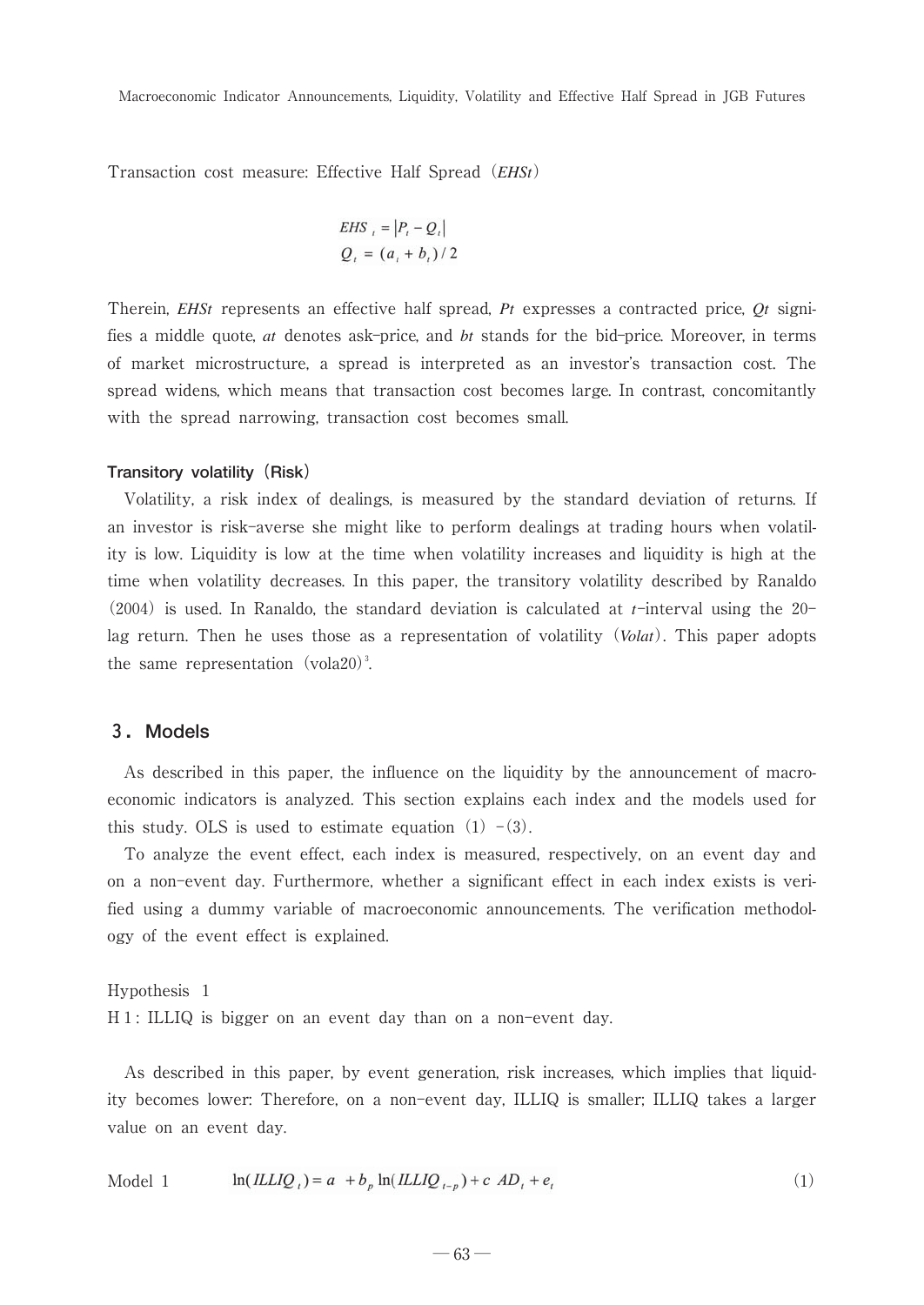Therein, *Dt* is a dummy variable that takes a value of 1 on the day when macroeconomic indicators are announced; it takes a value of 0 on other days. *ILLIQt*-*p* is the p-lag value of *ILLIQt*<sup>4</sup> . ILLIQ adopted the 24-lag periods model, based on AIC and SIC(BIC). If the coefficient (C) of this dummy variable  $(ADt)$  is positive and significant, then ILLIQ increases by event generation. From this result, it can be proven that liquidity decreases because of the announcement of macroeconomic indicators.

#### Hypothesis 2

H2: Effective half spread (transaction cost) is bigger on an event day than on a non-event day.

As described in this paper, it is considered that the effective spreads become large by event generation. However, when the announcement is an expected event (i.e., when an announcement's information is expected or the information is already discounted in the market price), an investor's reaction might become uniform and the effective spreads might become the same level or become narrower than on a non-event day.

Model 2 
$$
\ln(EHS_{t}) = a + b_{p} \ln(EHS_{t-p}) + c \, AD_{t} + e_{t}
$$
 (2)

In that equation, *ADt* stands for a dummy variable that takes a value of 1 on the day when macroeconomic indicators are announced and which takes a value of 0 on other days. Furthermore, *EHSt*-*p* is p-lag value of *EHSt. EHS* adopted the 24-lag periods model, based on AIC and SIC (BIC). If the coefficient  $(C)$  of this dummy variable is positive and significant, then *EHSt* increases by event generation. According to O'Hara's definition, by this result, it is proved that liquidity falls by the announcement of macroeconomic indicators.

## Hypothesis 3 H3: Volatility (Risk) is bigger on an event day than on a non-event day.

As described in this paper, it is considered that volatility becomes large by event generation. However, because it is the same as the effective spreads, when the announcement is the expected event (i.e., when an announcement's information is expected or the information is already discounted in the market price), an investor's reaction might become uniform and the effective spreads might become the same level or become narrower than on a non-event day.

Model 3 
$$
\ln(Vola_{n}) = a + b_{n} \ln(Vola_{n-1}) + c \, AD_{n} + e
$$
 (3)

In that equation, *ADt* is a dummy variable that takes a value of 1 on the day when macroeconomic indicators are announced and which takes a value of 0 on other days. Moreover,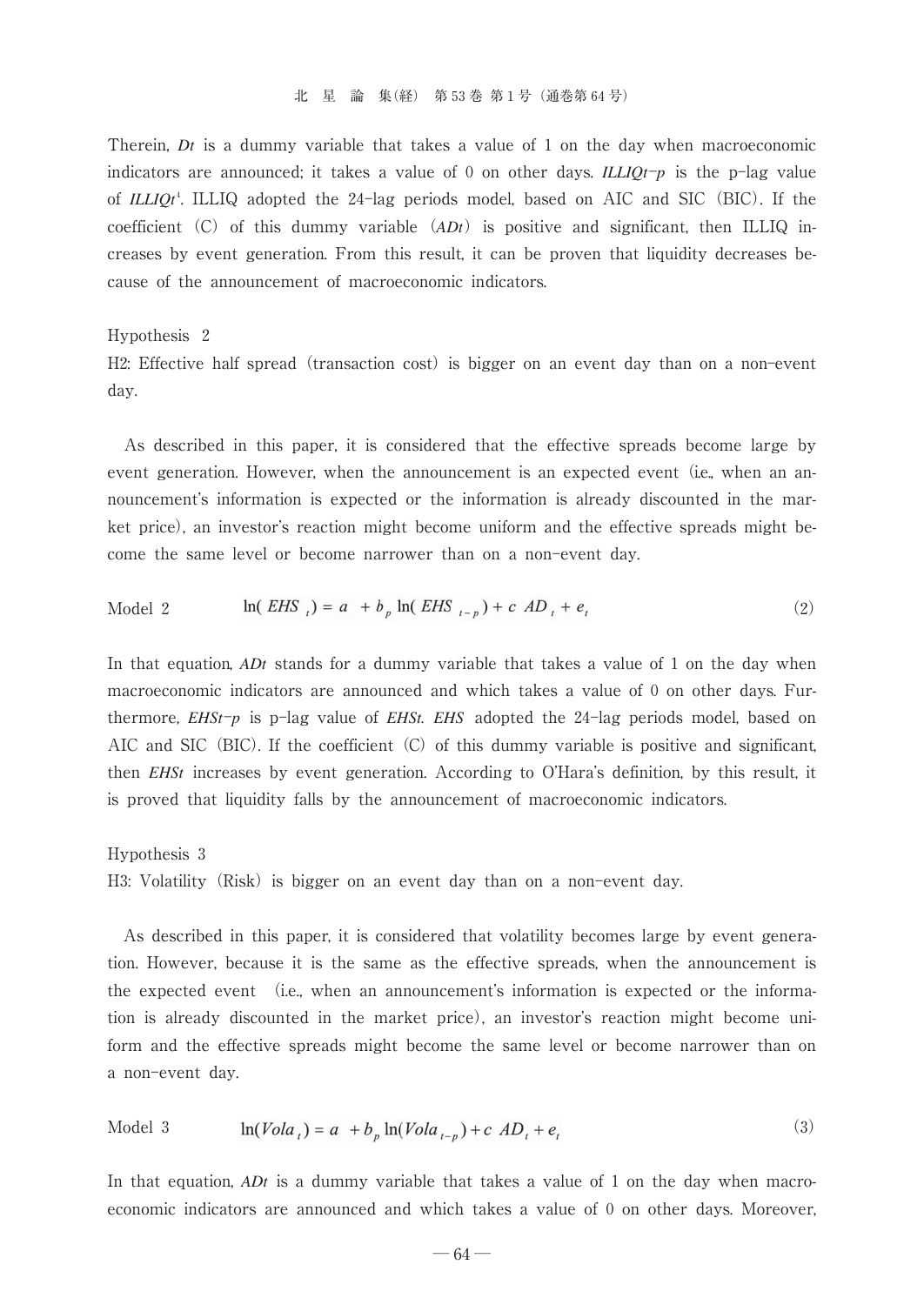Macroeconomic Indicator Announcements, Liquidity, Volatility and Effective Half Spread in JGB Futures

*Volat-p* denotes the p-lag value of *Volat*. Volatility (Vola20) adopted the 22-lag periods model, based on AIC and SIC  $(BIC)^5$ . If the coefficient  $(C)$  of this dummy variable is positive and significant, then *Volat* increases by event generation. According to O'Hara's definition, by this result it can be proven that liquidity falls by the announcement of macroeconomic indicators.

#### Expected Sign conditions

Table 1 shows that the expected signs of coefficients of the event dummy  $(Dt)$  used by the model 1-3 are positive.

|         | a                    |                      | C        |
|---------|----------------------|----------------------|----------|
| Model 1 | Positive<br>negative | Positive<br>Negative | Positive |
| Model 2 | Positive<br>Negative | Positive<br>Negative | Positive |
| Model 3 | Positive<br>Negative | Positive<br>Negative | Positive |

**Table 1.Expected Sign condition in event effects**

#### **4.Data**

#### Sample period

The sample period used for this study is from April 2, 2003 to March 31, 2004. The transactions business days in this sample period constitute 244 days.

#### Trading hours of data used for this study

When the data sample is created for each minute through following three transaction sessions, they will include 417 samples in a single day: morning session, 9:01 a.m. - 10:59 a.m.; afternoon session, 12:31 p.m. -14:59 p.m.; and evening session, 15:31 p.m. -17:59 p.m.

There are 244 transactions business days in this study's sample period. The total number of samples is 1017, 48. Table 3 presents statistics related to each variable. For this study, the following data are removed: 9:00, 11:00, 12:00, 12:30, 15:00, 15:30, and 18:00. Then, this paper uses the data in 9:01 a.m. -10:59 a.m. and 12:31 p.m. -14:59 p.m. and 15:31 p.m. - 17:59 p.m. Because of it is conducted the matching "ITAYOSE" system in these time.

#### Macroeconomic indicators

This paper presents consideration of 12 different macroeconomic indicator announcements that provide a characterization of the macroeconomic. Macroeconomic indicator announcements are the following: Money Supply, Trade Balance(Trade Statistic), Trade Payment, Corporate Goods Price Index (CGPI), Bank of Japan's Quarterly Economic Survey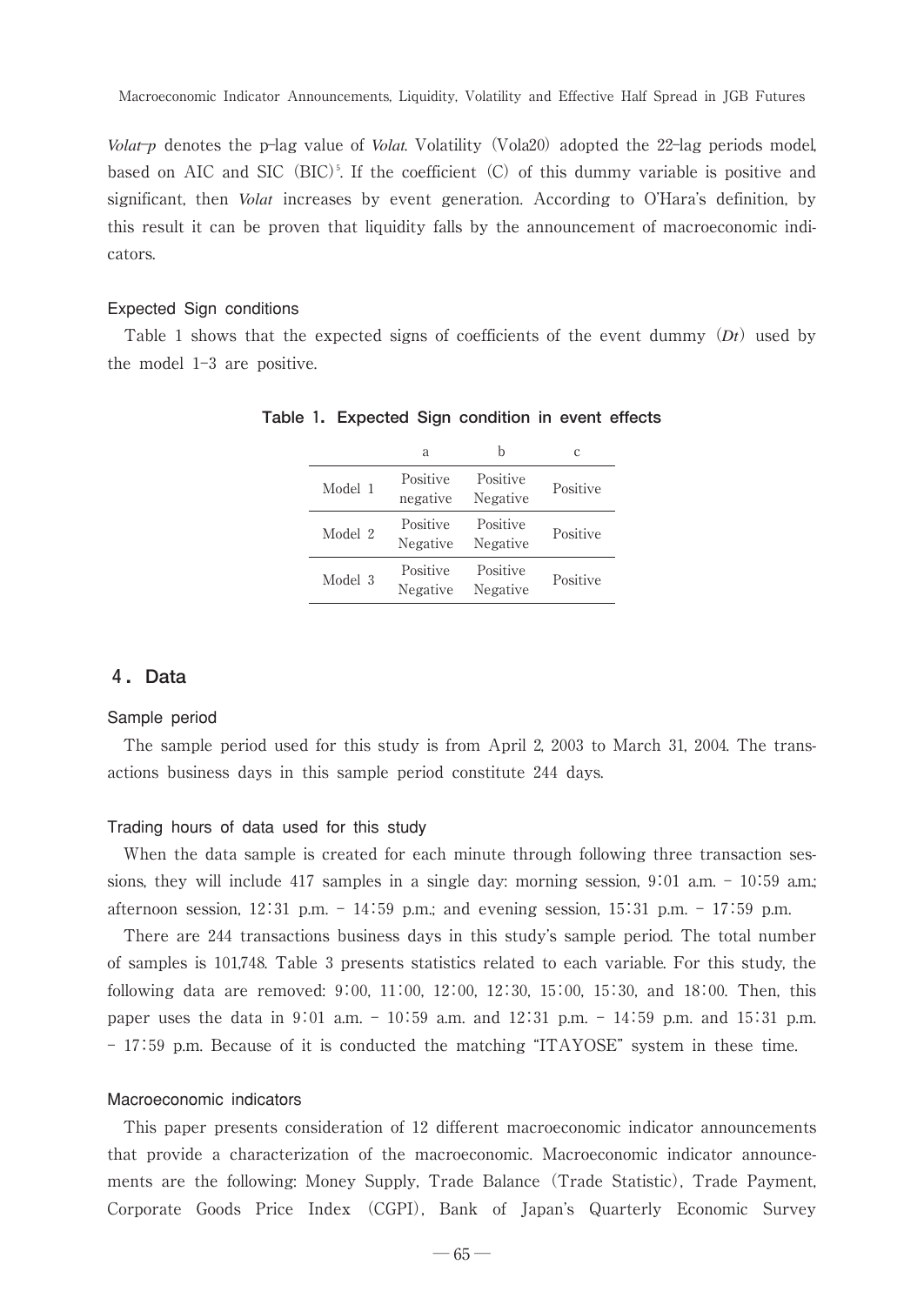(Tankan), GDP, Industrial Produce Index (IIP), New Residence Starts (New Dwellings Started), Machinery Orders, Family Income and Expenditure Survey, Unemployment Rate, and the Consumer Price Index (CPI). This study's sample period has 244 transaction business days. There are 77 days on which macroeconomic indicators were announced.

Each variables statistics are shown in Table2.

| Series             | Mean    | Std Error | Minimum  | Maximum |
|--------------------|---------|-----------|----------|---------|
| ILLIQ              | 0.00003 | 0.00002   | 0.000005 | 0.0001  |
| <b>EHS</b>         | 0.60756 | 0.34637   | $\theta$ | 5.0000  |
| VOLA <sub>10</sub> | 0.00010 | 0.00012   | $\theta$ | 0.0031  |
| VOLA <sub>20</sub> | 0.00011 | 0.00011   | $\theta$ | 0.0022  |
| VOLA30             | 0.00011 | 0.00011   | $\theta$ | 0.0018  |
| VOLA <sub>50</sub> | 0.00012 | 0.00010   | $\theta$ | 0.0014  |

**Table 2.Statistics of Each Variables**

### **5.Empirical Results**

First, here, the changes of ILLIQ, effective half spreads, volatility10, volatility20, volatility 30, volatility50 in entire sample can be observed from Figs. 1-6.

#### ILLIQ

The pattern of ILLIQ is depicted in Fig. 1.





#### Effective half spread

The pattern of effective half spread is depicted in Fig. 2.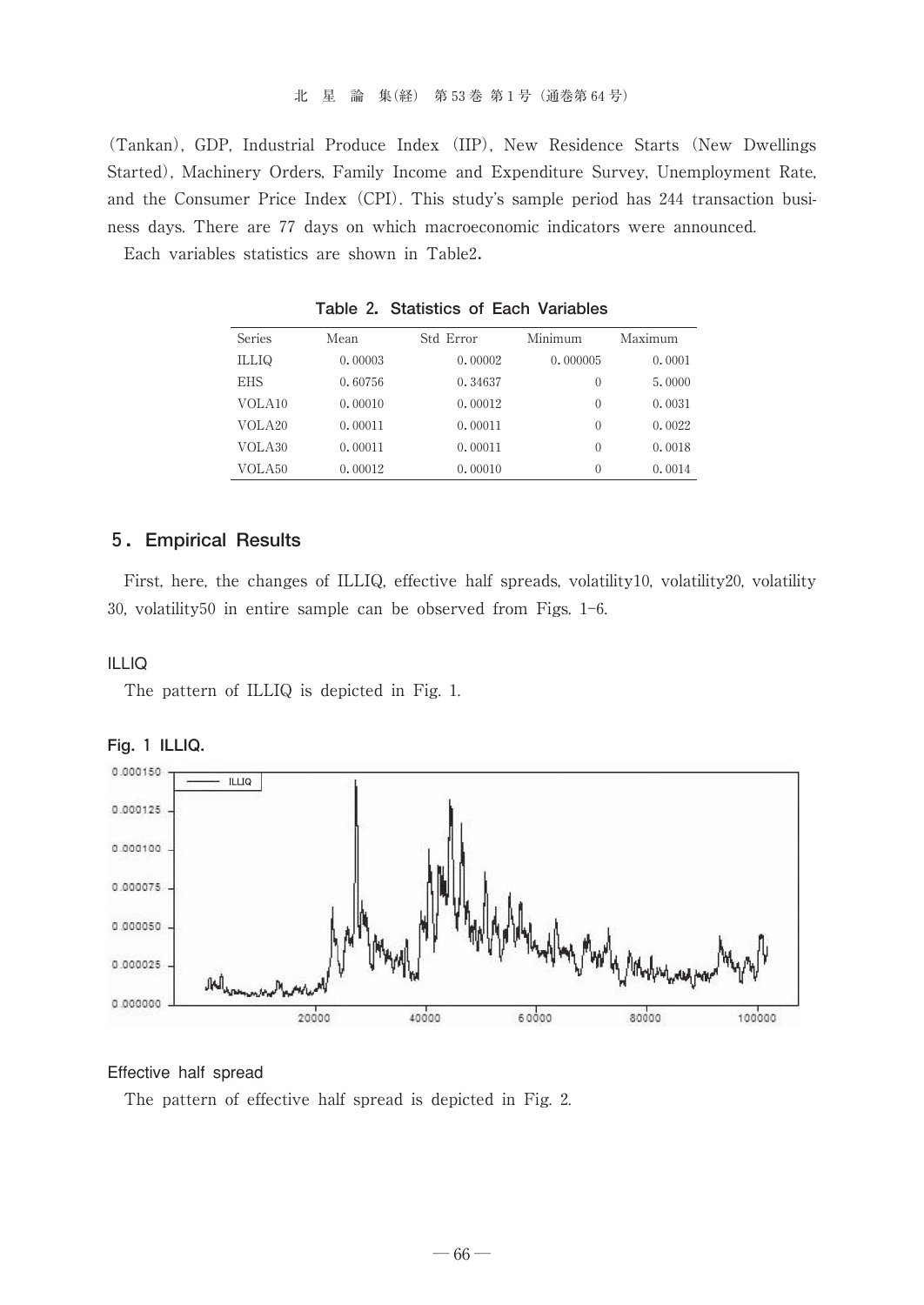Macroeconomic Indicator Announcements, Liquidity, Volatility and Effective Half Spread in JGB Futures





#### Volatility

The patterns of volatility10, volatility20, volatility30, volatility50, are portrayed in Fig. 3- 6.







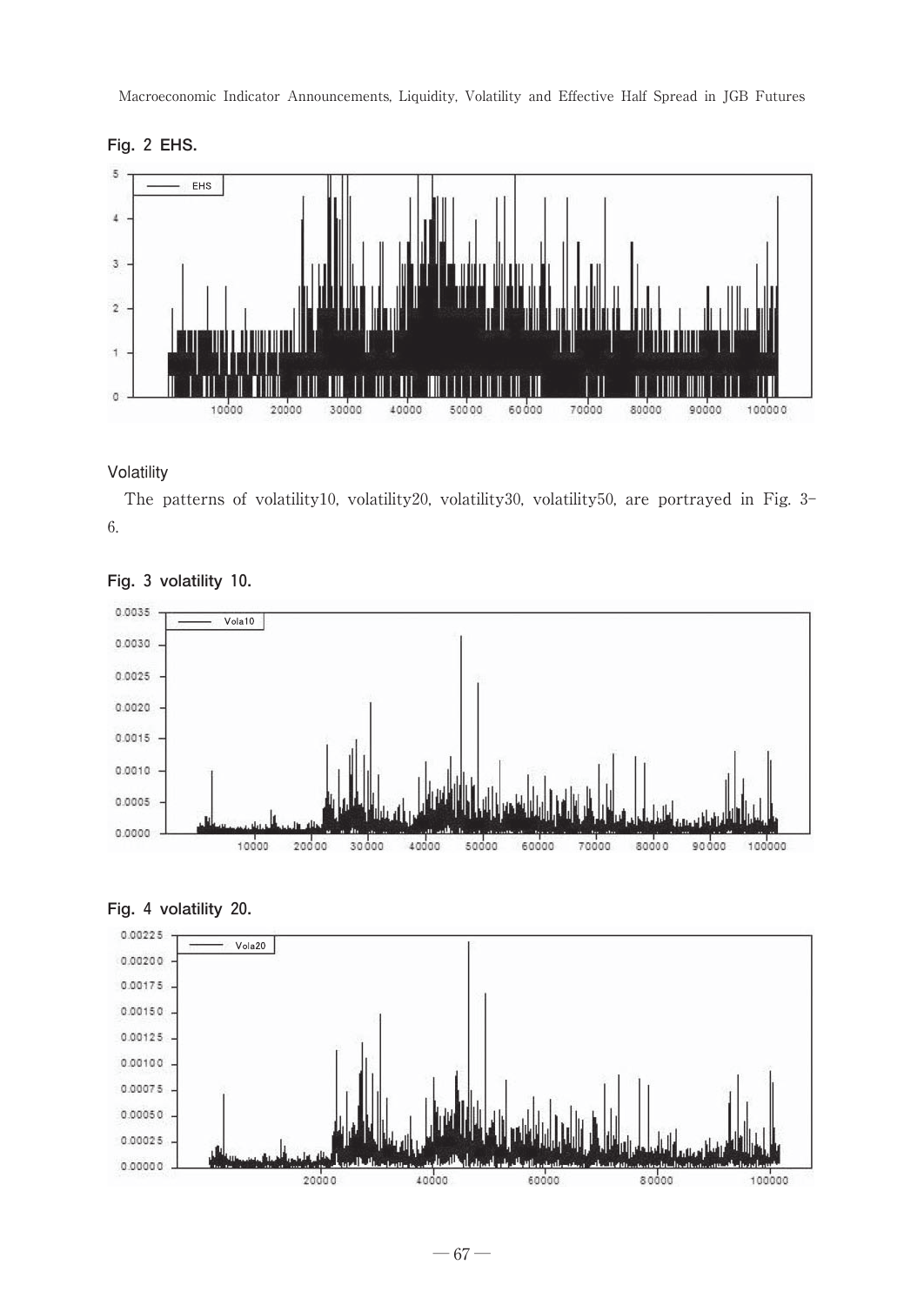







#### Results of estimations

Next, the announcement effects are verified using the event dummy of macroeconomic indicators. Table 4, Table 6, Table 8, Table 10, Table 12, and Table 14 respectively present results obtained using model 1, model 2, and model 3. Consequently, although ILLIQ has been affected significantly and positively on the event days is confirmed, the significant event effect is not reflected in the transaction cost (effective half spread) and in the risk (volatility).

#### Liquidity (ILLIQ)

This paper verifies that ILLIQ is bigger on an event day than on a non-event day(Hypothesis 1). As described, risk increases by event generation, which implies that liquidity becomes lower. Therefore, ILLIQ is smaller; ILLIQ takes a larger value on an event day. From results, it can be proven that liquidity decreases because of the announcement of macroeconomic indicators.

As shown in Table 4, the coefficient of the event dummy is positive and significant. As this result clarifies, ILLIQ increases when an announcement of macroeconomic indicators oc-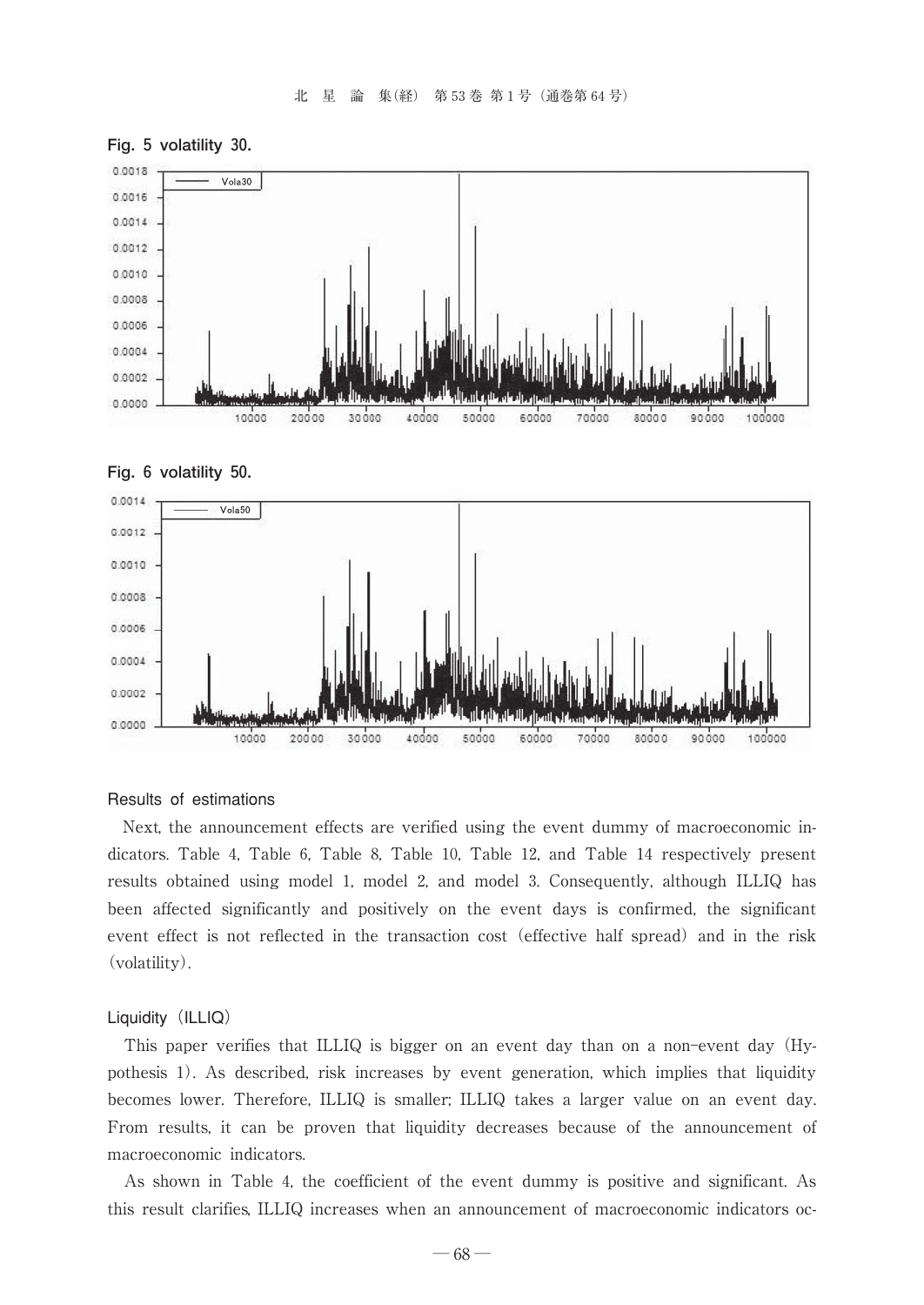curs, which reflects that the liquidity in the market falls on the days with announcement of macroeconomic indicators. Liquidity changes clearly on those days.

Table 3 shows the result of estimation equations (1) without announcement effects. The result was confirmed to be consistent with the result of estimation equations  $(1)$  with announcement effects.

|                                           | Table 3. Model 1 non-announcement effects         |         |        |                                    | Table 4. Model 1 announcement effects                      |         |
|-------------------------------------------|---------------------------------------------------|---------|--------|------------------------------------|------------------------------------------------------------|---------|
|                                           | $ln(LLIQ_{t}) = a + b_{p} ln(LLIQ_{t-p}) + e_{t}$ |         |        |                                    | $\ln (ILLIQ_i) = a + b_n \ln (ILLIQ_{i-n}) + c AD_i + e_i$ |         |
| Explained variable, $lnILLIQ$ (t);        |                                                   |         |        | Explained variable, $lnILLIQ$ (t); |                                                            |         |
| Explanatory variable, $lnILLIQ$ ( $t-p$ ) |                                                   |         |        |                                    | Explanatory variable, $lnILLIQ$ ( $t-p$ ) and AD           |         |
| Adjusted $\mathbb{R}^2$<br>0.99           |                                                   |         |        | Adjusted $\mathbb{R}^2$<br>0.99    |                                                            |         |
| Variable                                  | Coefficients                                      | P-value |        | Variable                           | Coefficients                                               | P-value |
| Constant<br>1.                            | $-0.0010$                                         | 0.0073  | ***    | 1. Constant                        | $-0.0010$                                                  | 0.0057  |
| 2.<br>LNILLIQ{1}                          | 1.0320                                            | 0.0000  | ***    | LNILLIQ{1}<br>2.                   | 1.0319                                                     | 0.0000  |
| 3.<br>LNILLIQ <sup>[2]</sup>              | 0.0020                                            | 0.6541  |        | LNILLIQ[2]<br>3.                   | 0.0020                                                     | 0.6541  |
| 4.<br>LNILLIQ3                            | $-0.0098$                                         | 0.0299  | 88     | LNILLIQ <sub>3</sub><br>4.         | $-0.0098$                                                  | 0.0300  |
| 5.<br>LNILLIQ{4}                          | $-0.0044$                                         | 0.3255  |        | 5. LNILLIQ[4]                      | $-0.0044$                                                  | 0.3255  |
| 6.<br>LNILLIQ{5}                          | $-0.0024$                                         | 0.6017  |        | 6. LNILLIQ[5]                      | $-0.0024$                                                  | 0.6016  |
| 7.<br>LNILLIQ{6}                          | $-0.0007$                                         | 0.8696  |        | 7.<br>LNILLIQ <sup>[6]</sup>       | $-0.0007$                                                  | 0.8698  |
| 8.<br>LNILLIQ{7}                          | $-0.0056$                                         | 0.2125  |        | 8.<br>LNILLIQ7                     | $-0.0056$                                                  | 0.2125  |
| 9. LNILLIQ8                               | 0.0067                                            | 0.1399  |        | 9. LNILLIQ8                        | 0.0067                                                     | 0.1399  |
| 10. LNILLIQ{9}                            | $-0.0026$                                         | 0.5701  |        | 10. LNILLIQ{9}                     | $-0.0026$                                                  | 0.5704  |
| 11. LNILLIQ[10]                           | $-0.0003$                                         | 0.9516  |        | 11. LNILLIQ{10}                    | $-0.0003$                                                  | 0.9519  |
| 12. LNILLIQ[11]                           | $-0.0010$                                         | 0.8158  |        | 12. LNILLIQ[11]                    | $-0.0010$                                                  | 0.8158  |
| 13. LNILLIQ[12]                           | $-0.0080$                                         | 0.0765  |        | 13. LNILLIQ{12}                    | $-0.0080$                                                  | 0.0765  |
| 14. LNILLIQ[13]                           | 0.0014                                            | 0.7549  |        | 14. LNILLIQ{13}                    | 0.0014                                                     | 0.7550  |
| 15. LNILLIQ{14}                           | 0.0045                                            | 0.3148  |        | 15. LNILLIQ{14}                    | 0.0045                                                     | 0.3149  |
| 16. LNILLIQ[15]                           | $-0.0054$                                         | 0.2337  |        | 16. LNILLIQ[15]                    | $-0.0054$                                                  | 0.2336  |
| 17. LNILLIQ[16]                           | $-0.0002$                                         | 0.9681  |        | 17. LNILLIQ{16}                    | $-0.0002$                                                  | 0.9679  |
| 18. LNILLIQ 17                            | 0.0028                                            | 0.5293  |        | 18. LNILLIQ{17}                    | 0.0028                                                     | 0.5294  |
| 19. LNILLIQ{18}                           | $-0.0026$                                         | 0.5689  |        | 19. LNILLIQ{18}                    | $-0.0026$                                                  | 0.5689  |
| 20. LNILLIQ[19]                           | 0.0042                                            | 0.3526  |        | 20. LNILLIQ{19}                    | 0.0042                                                     | 0.3524  |
| 21. LNILLIQ 20                            | $-0.0013$                                         | 0.7728  |        | 21. LNILLIQ(20)                    | $-0.0013$                                                  | 0.7726  |
| 22. LNILLIQ{21}                           | 0.0053                                            | 0.2358  |        | 22. LNILLIQ{21}                    | 0.0053                                                     | 0.2361  |
| 23. LNILLIQ{22}                           | $-0.0013$                                         | 0.7673  |        | 23. LNILLIQ{22}                    | $-0.0013$                                                  | 0.7677  |
| 24. LNILLIQ{23}                           | $-0.0013$                                         | 0.7778  |        | 24. LNILLIQ{23}                    | $-0.0013$                                                  | 0.7776  |
| 25. LNILLIQ{24}                           | $-0.0123$                                         | 0.0001  | \$\$\$ | 25. LNILLIQ{24}                    | $-0.0122$                                                  | 0.0001  |
|                                           |                                                   |         |        | 26. AD                             | 0.0001                                                     | 0.0075  |

\*\*\*, \*\*, \* are significant at 1%, 5%, 10% significance level. \*\*\*, \* are significant at 1%, 5%, 10% significance level.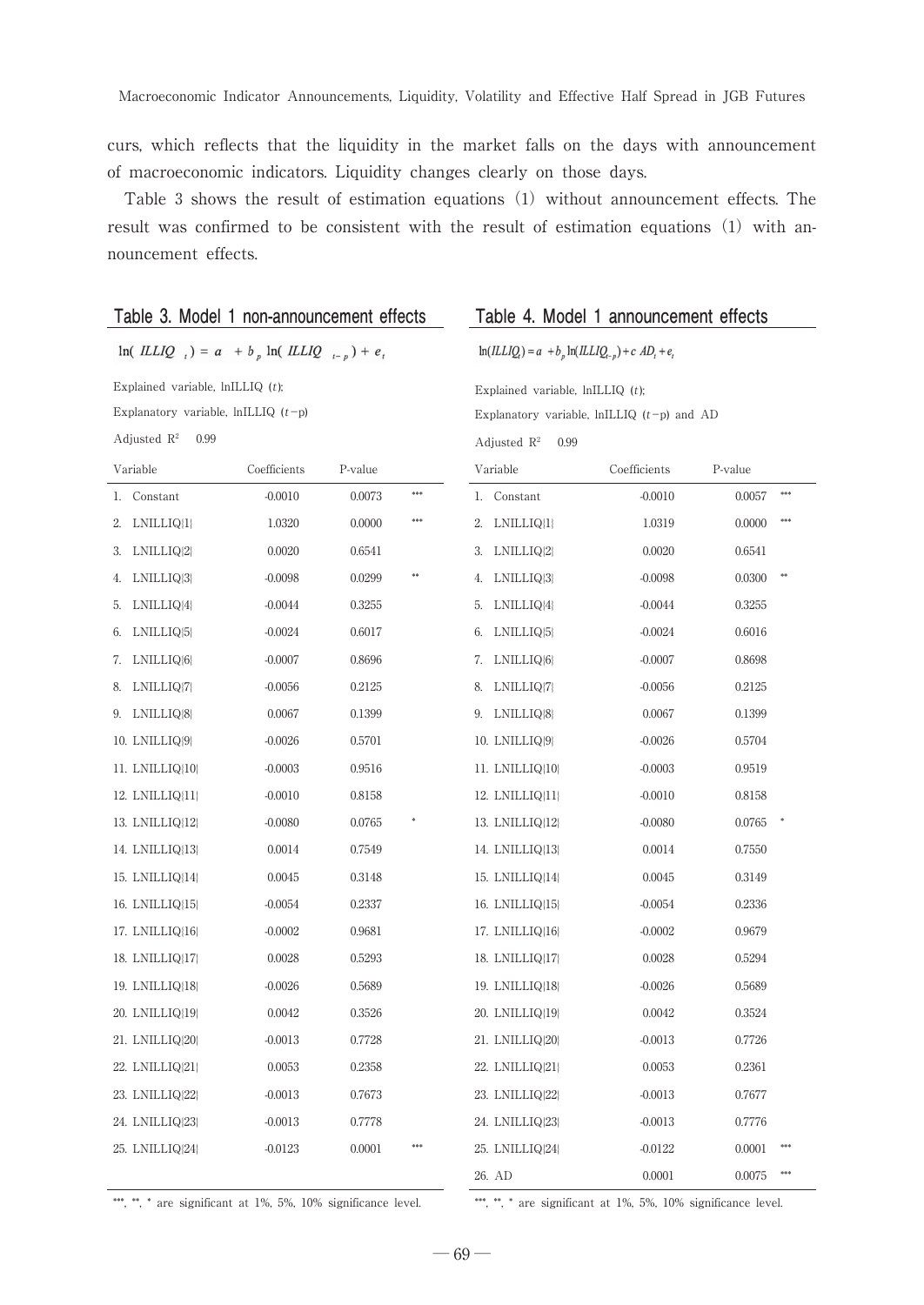#### Transaction Cost (Effective half spread)

This paper verifies that EHS (Transaction cost) is bigger on an event day than on a non-event day(Hypothesis 2). From results, it is proved that liquidity falls by the announcement of macroeconomic indicators.

As presented in Table 6, the coefficients of the event dummy are not significant. However, the coefficient of an event dummy is negative in the effective half spread, which shows the possibility that transaction cost will decrease when an event occurs. This result means the following. Liquidity in market becomes higher, as spreads become smaller on event days.

Table 5 shows the result of estimation equations(2)without announcement effects. The result was confirmed to be consistent with the result of estimation equations  $(2)$  with announcement effects.

| Table 5. Model 2 non-announcement effects   |              |         |     |                                  | Table 6. Model 2 announcement effects                |         |     |
|---------------------------------------------|--------------|---------|-----|----------------------------------|------------------------------------------------------|---------|-----|
| $\ln(EHS_i) = a + b_n \ln(EHS_{i-n}) + e_i$ |              |         |     |                                  | $\ln(EHS_i) = a + b_p \ln(EHS_{i-p}) + c AD_i + e_i$ |         |     |
| Explained variable, $InEHS(t)$ ;            |              |         |     | Explained variable, $InEHS(t)$ ; |                                                      |         |     |
| Explanatory variable, $InEHS(t-p)$          |              |         |     |                                  | Explanatory variable, lnEHS (t-p) and AD             |         |     |
| Adjusted $R^2$<br>0.29                      |              |         |     | Adjusted $R^2$                   | 0.29                                                 |         |     |
| Variable                                    | Coefficients | P-value |     | Variable                         | Coefficients                                         | P-value |     |
| 1. Constant                                 | $-0.0999$    | 0.0000  | *** | 1. Constant                      | $-0.0997$                                            | 0.0000  | *** |
| 2.<br>LNEHS <sup>{1}</sup>                  | 0.2940       | 0.0000  | *** | 2.<br>LNEHS <sup>[1]</sup>       | 0.2940                                               | 0.0000  | *** |
| LNEHS <sup>2</sup><br>3.                    | 0.1113       | 0.0000  | *** | 3.<br>LNEHS <sup>2</sup>         | 0.1113                                               | 0.0000  | *** |
| LNEHS <sup>3</sup><br>4.                    | 0.0695       | 0.0000  | *** | LNEHS <sup>3</sup><br>4.         | 0.0695                                               | 0.0000  | *** |
| LNEHS <sup>[4]</sup><br>5.                  | 0.0308       | 0.0000  | *** | LNEHS <sup>[4]</sup><br>5.       | 0.0308                                               | 0.0000  | *** |
| LNEHS <sup>[5]</sup><br>6.                  | 0.0309       | 0.0000  | *** | 6.<br>LNEHS <sup>[5]</sup>       | 0.0309                                               | 0.0000  | *** |
| LNEHS <sup>6</sup><br>7.                    | 0.0254       | 0.0000  | *** | 7.<br>LNEHS <sup>6</sup>         | 0.0254                                               | 0.0000  | *** |
| LNEHS <sup>[7]</sup><br>8.                  | 0.0256       | 0.0000  | *** | LNEHS <sup>[7]</sup><br>8.       | 0.0256                                               | 0.0000  | *** |
| LNEHS <sup>8</sup><br>9.                    | 0.0206       | 0.0000  | *** | LNEHS <sup>8</sup><br>9.         | 0.0206                                               | 0.0000  | *** |
| 10. LNEHS <sup>[9]</sup>                    | 0.0231       | 0.0000  | *** | 10. LNEHS <sup>[9]</sup>         | 0.0231                                               | 0.0000  | *** |
| 11. LNEHS(10)                               | 0.0162       | 0.0000  | *** | 11. LNEHS(10)                    | 0.0162                                               | 0.0000  | *** |
| 12. LNEHS[11]                               | 0.0178       | 0.0000  | *** | 12. LNEHS{11}                    | 0.0178                                               | 0.0000  | *** |
| 13. LNEHS[12]                               | 0.0100       | 0.0069  | *** | 13. LNEHS[12]                    | 0.0100                                               | 0.0069  | *** |
| 14. LNEHS <sup>13</sup>                     | 0.0144       | 0.0001  | *** | 14. LNEHS <sup>13</sup>          | 0.0144                                               | 0.0001  | *** |
| 15. LNEHS[14]                               | 0.0169       | 0.0000  | *** | 15. LNEHS[14]                    | 0.0169                                               | 0.0000  | *** |
| 16. LNEHS [15]                              | 0.0186       | 0.0000  | *** | 16. LNEHS [15]                   | 0.0186                                               | 0.0000  | *** |
| 17. LNEHS [16]                              | 0.0085       | 0.0220  | **  | 17. LNEHS[16]                    | 0.0085                                               | 0.0220  | **  |
| 18. LNEHS{17}                               | 0.0124       | 0.0008  | *** | 18. LNEHS [17]                   | 0.0124                                               | 0.0008  | *** |
| 19. LNEHS <sup>18</sup>                     | 0.0033       | 0.3671  |     | 19. LNEHS [18]                   | 0.0033                                               | 0.3673  |     |
| 20. LNEHS [19]                              | 0.0072       | 0.0514  | *   | 20. LNEHS [19]                   | 0.0072                                               | 0.0515  |     |
| 21. LNEHS{20}                               | 0.0179       | 0.0000  | *** | 21. LNEHS(20)                    | 0.0179                                               | 0.0000  | *** |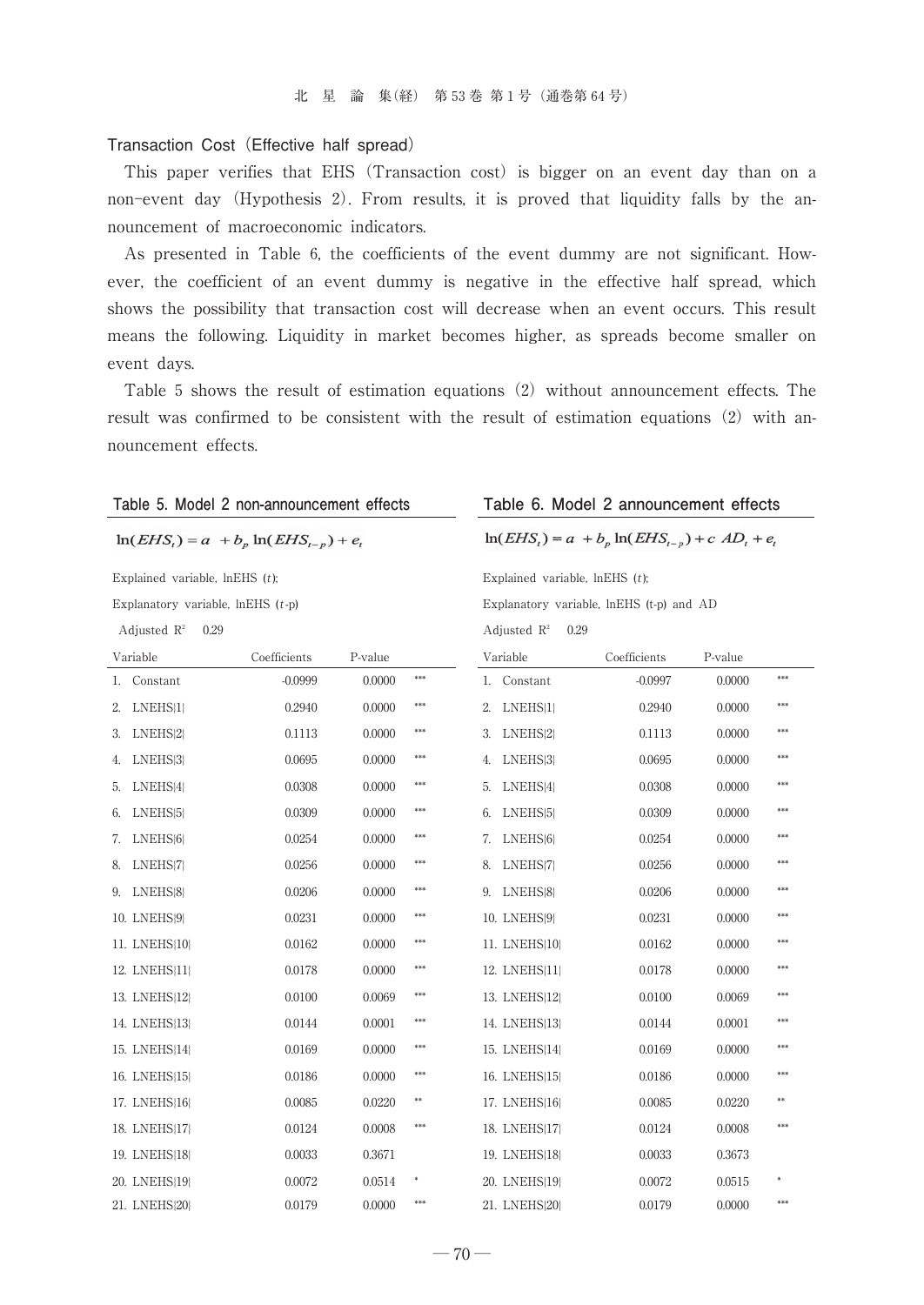| Macroeconomic Indicator Announcements, Liquidity, Volatility and Effective Half Spread in JGB Futures |  |
|-------------------------------------------------------------------------------------------------------|--|
|-------------------------------------------------------------------------------------------------------|--|

| 22. LNEHS(21)  | 0.0146 | 0.0001 | *** | 22. LNEHS(21) | 0.0146    | 0.0001 | *** |
|----------------|--------|--------|-----|---------------|-----------|--------|-----|
| 23. LNEHS [22] | 0.0081 | 0.0289 | **  | 23. LNEHS 22  | 0.0081    | 0.0290 | **  |
| 24. LNEHS 23   | 0.0142 | 0.0001 | *** | 24. LNEHS 23  | 0.0142    | 0.0001 | *** |
| 25. LNEHS 24   | 0.0141 | 0.0001 | *** | 25. LNEHS(24) | 0.0141    | 0.0001 | *** |
|                |        |        |     | 26. AD        | $-0.0007$ | 0.7352 |     |
|                |        |        |     |               |           |        |     |

\*\*\*, \*\*, \*\* are significant at 1%, 5%, 10% significance level.

#### Risk (Volatility)

This paper verifies that volatility (Risk) is bigger on an event day than on a non-event day(Hypothesis 3). As described, it is considered that volatility becomes large by event generation. However, because it is the same as the effective half spreads, when the announcement is the expected event, an investor's reaction might become uniform and the effective half spreads might become the same level or become narrower than on a non event day. From results, it can be proven that liquidity falls by the announcement of macroeconomic indicators.

As presented in Table 8, 10, 12, 14, the coefficient of an event dummy is not significant. However, the coefficient of an event dummy is positive, except for table 12. Then, the possibility is shown that risk will become large when an event occurs. This result means the following. Liquidity becomes low, as the volatility becomes larger on event days.

Table 7, Table 9, Table 11 and Table 13 show the results of estimation equations(3) without announcement effects. The results were confirmed to be consistent with the results of estimation equations  $(3)$  with announcement effects.

|                                           | Table 7. Model 3 non-announcement effects     |              |         |                                                | Table 8. Model 3 announcement effects                  |                                 |              |         |     |
|-------------------------------------------|-----------------------------------------------|--------------|---------|------------------------------------------------|--------------------------------------------------------|---------------------------------|--------------|---------|-----|
|                                           | $\ln(Vola_i) = a + b_n \ln(Vola_{i-n}) + e_i$ |              |         |                                                | $\ln(Vola_t) = a + b_p \ln(Vola_{t-p}) + c AD_t + e_t$ |                                 |              |         |     |
|                                           | Explained variable, $lnVola_10(t)$ ;          |              |         |                                                | Explained variable, $ln$ Vola 10 (t);                  |                                 |              |         |     |
| Explanatory variable, $lnVola$ 10 $(t-p)$ |                                               |              |         | Explanatory variable, $lnVola$ 10 (t-p) and AD |                                                        |                                 |              |         |     |
|                                           | Adjusted $R^2$<br>0.94                        |              |         |                                                |                                                        | Adjusted $\mathbb{R}^2$<br>0.94 |              |         |     |
|                                           | Variable                                      | Coefficients | P-value |                                                |                                                        | Variable                        | Coefficients | P-value |     |
|                                           | 1. Constant                                   | $-0.1997$    | 0.0000  | ***                                            | 1.                                                     | Constant                        | $-0.2000$    | 0.0000  | *** |
|                                           | 2. LNVOLA 10/1                                | 1.0205       | 0.0000  | ***                                            |                                                        | 2. LNVOLA 10/1                  | 1.0205       | 0.0000  | *** |
|                                           | 3. LNVOLA 10/2                                | $-0.0251$    | 0.0000  | ***                                            |                                                        | 3. LNVOLA 10 2                  | $-0.0251$    | 0.0000  | *** |
|                                           | 4. LNVOLA 10 3                                | $-0.0045$    | 0.3741  |                                                |                                                        | 4. LNVOLA 10(3)                 | $-0.0044$    | 0.3741  |     |
| 5.                                        | LNVOLA 1044                                   | $-0.0023$    | 0.6399  |                                                | 5.                                                     | LNVOLA 1044                     | $-0.0023$    | 0.6398  |     |
| 6.                                        | LNVOLA 10 <sup>[5]</sup>                      | 0.0036       | 0.4670  |                                                | 6.                                                     | LNVOLA 10 <sup>5</sup>          | 0.0036       | 0.4672  |     |
|                                           | 7. LNVOLA 10[6]                               | 0.0013       | 0.7991  |                                                |                                                        | 7. LNVOLA 10[6]                 | 0.0013       | 0.7991  |     |
| 8.                                        | LNVOLA 10 7                                   | $-0.0056$    | 0.2600  |                                                | 8.                                                     | LNVOLA 10¦7}                    | $-0.0056$    | 0.2600  |     |
|                                           | 9. LNVOLA 1088                                | $-0.0039$    | 0.4266  |                                                | 9.                                                     | LNVOLA 1088                     | $-0.0039$    | 0.4267  |     |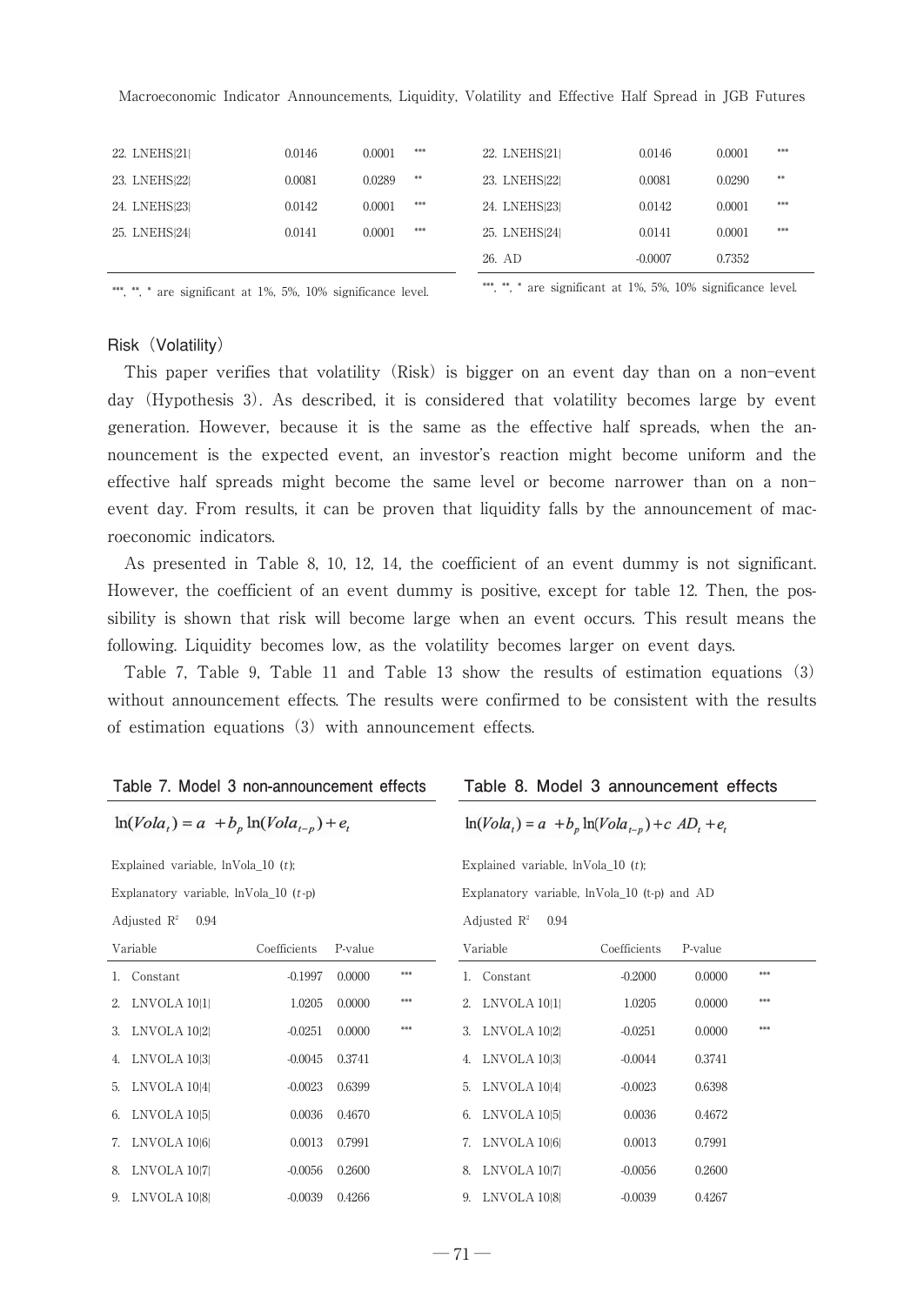### 北星論集(経) 第53巻 第1号(通巻第64号)

| 10. LNVOLA 10{9}  | $-0.0006$ | 0.8954 |     | 10. LNVOLA 10(9)  | $-0.0006$ | 0.8952 |     |
|-------------------|-----------|--------|-----|-------------------|-----------|--------|-----|
| 11. LNVOLA 10/10/ | $-0.3693$ | 0.0000 | *** | 11. LNVOLA 10/10/ | $-0.3693$ | 0.0000 | *** |
| 12. LNVOLA 10{11} | 0.3753    | 0.0000 | *** | 12. LNVOLA 10/11/ | 0.3753    | 0.0000 | *** |
| 13. LNVOLA 10{12} | $-0.0067$ | 0.1714 |     | 13. LNVOLA 10{12} | $-0.0067$ | 0.1713 |     |
| 14. LNVOLA 10[13] | $-0.0090$ | 0.0654 |     | 14. LNVOLA 10{13} | $-0.0090$ | 0.0654 | 東   |
| 15. LNVOLA 10{14} | 0.0062    | 0.2064 |     | 15. LNVOLA 10{14} | 0.0062    | 0.2064 |     |
| 16. LNVOLA 10{15} | 0.0024    | 0.6180 |     | 16. LNVOLA 10{15} | 0.0024    | 0.6179 |     |
| 17. LNVOLA 10{16} | 0.0000    | 0.9927 |     | 17. LNVOLA 10/16/ | 0.0000    | 0.9929 |     |
| 18. LNVOLA 10{17} | $-0.0043$ | 0.3752 |     | 18. LNVOLA 10/17  | $-0.0043$ | 0.3750 |     |
| 19. LNVOLA 10{18} | $-0.0011$ | 0.8170 |     | 19. LNVOLA 10/18/ | $-0.0011$ | 0.8171 |     |
| 20. LNVOLA 10/19/ | 0.0022    | 0.6527 |     | 20. LNVOLA 10/19/ | 0.0022    | 0.6530 |     |
| 21. LNVOLA 10/20} | $-0.1259$ | 0.0000 | *** | 21. LNVOLA 10/20} | $-0.1259$ | 0.0000 | *** |
| 22. LNVOLA 10/21/ | 0.1257    | 0.0000 | *** | 22. LNVOLA 10/21} | 0.1257    | 0.0000 | *** |
|                   |           |        |     | 23. AD            | 0.0008    | 0.5490 |     |

\*\*\*, \*\*, \* are significant at 1%, 5%, 10% significance level. \*\*\*, \*\*, \* are significant at 1%, 5%, 10% significance level.

#### Table 9. Model 3 non-announcement effects

### $\ln(Vola_t) = a + b_p \ln(Vola_{t-p}) + e_t$

Explained variable, lnVola\_20 (t); Explained variable, lnVola\_20 (t);

Adjusted  $R^2$  0.98 Adjusted  $R^2$  0.98

|  |  |  |  |  | Table 10. Model 3 announcement effects |  |
|--|--|--|--|--|----------------------------------------|--|
|--|--|--|--|--|----------------------------------------|--|

 $\ln(Vola_t) = a + b_p \ln(Vola_{t-p}) + c AD_t + e_t$ 

Explanatory variable, lnVola\_20 (t-p) Explanatory variable, lnVola\_20 (t-p) and AD

|    | Variable          | Coefficients | P-value |     |    | Variable          | Coefficients | P-value |     |
|----|-------------------|--------------|---------|-----|----|-------------------|--------------|---------|-----|
|    | 1. Constant       | $-0.1094$    | 0.0000  | *** | 1. | Constant          | $-0.1095$    | 0.0000  | *** |
|    | 2. LNVOLA 2011    | 1.0457       | 0.0000  | *** | 2. | LNVOLA 2011       | 1.0457       | 0.0000  | *** |
|    | 3. LNVOLA 20(2)   | $-0.0281$    | 0.0000  | *** | 3. | LNVOLA 2012       | $-0.0281$    | 0.0000  | *** |
| 4. | LNVOLA 2013       | $-0.0095$    | 0.0310  | **  | 4. | LNVOLA 20131      | $-0.0095$    | 0.0310  | **  |
| 5. | LNVOLA 2044       | $-0.0016$    | 0.7131  |     | 5. | LNVOLA 2014       | $-0.0016$    | 0.7131  |     |
|    | 6. LNVOLA 20151   | 0.0049       | 0.2689  |     | 6. | LNVOLA 20151      | 0.0049       | 0.2689  |     |
|    | 7. LNVOLA 2016    | $-0.0030$    | 0.4966  |     | 7. | LNVOLA 2016       | $-0.0030$    | 0.4965  |     |
| 8. | LNVOLA 2017       | $-0.0034$    | 0.4418  |     | 8. | LNVOLA 2017       | $-0.0034$    | 0.4418  |     |
|    | 9. LNVOLA 20181   | $-0.0009$    | 0.8374  |     | 9. | LNVOLA 20181      | $-0.0009$    | 0.8375  |     |
|    | 10. LNVOLA 20191  | $-0.0083$    | 0.0585  | \$  |    | 10. LNVOLA 20{9}  | $-0.0083$    | 0.0585  |     |
|    | 11. LNVOLA 20/10/ | $-0.0003$    | 0.9469  |     |    | 11. LNVOLA 2010   | $-0.0003$    | 0.9469  |     |
|    | 12. LNVOLA 20111  | 0.0032       | 0.4666  |     |    | 12. LNVOLA 20111  | 0.0032       | 0.4666  |     |
|    | 13. LNVOLA 2012   | 0.0006       | 0.8817  |     |    | 13. LNVOLA 20/12/ | 0.0006       | 0.8817  |     |
|    | 14. LNVOLA 20/13/ | $-0.0004$    | 0.9237  |     |    | 14. LNVOLA 2013   | $-0.0004$    | 0.9237  |     |
|    | 15. LNVOLA 2014   | $-0.0008$    | 0.8510  |     |    | 15. LNVOLA 20114  | $-0.0008$    | 0.8510  |     |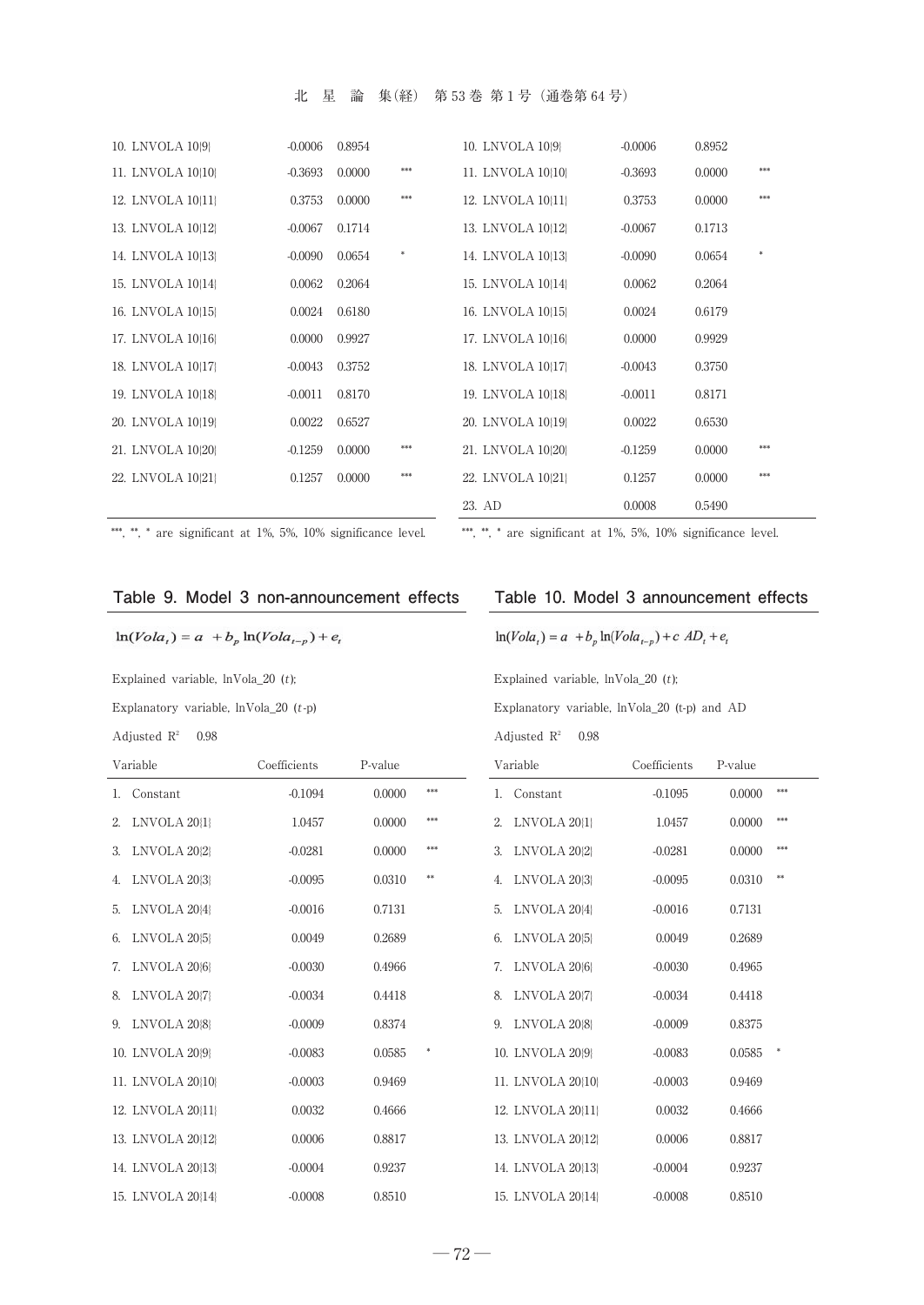| 16. LNVOLA 201151 | 0.0021    | 0.6354        | 16. LNVOLA 201151 | 0.0021    | 0.6354        |
|-------------------|-----------|---------------|-------------------|-----------|---------------|
| 17. LNVOLA 20116  | $-0.0003$ | 0.9372        | 17. LNVOLA 20116  | $-0.0003$ | 0.9372        |
| 18. LNVOLA 201171 | $-0.0017$ | 0.6931        | 18. LNVOLA 201171 | $-0.0017$ | 0.6931        |
| 19. LNVOLA 20118  | 0.0027    | 0.5330        | 19. LNVOLA 20118  | 0.0027    | 0.5330        |
| 20. LNVOLA 201191 | $-0.0006$ | 0.8978        | 20. LNVOLA 201191 | $-0.0006$ | 0.8978        |
| 21. LNVOLA 201201 | $-0.3343$ | ***<br>0.0000 | 21. LNVOLA 20/20/ | $-0.3343$ | 0.0000<br>*** |
| 22. LNVOLA 201211 | 0.3435    | 0.0000<br>*** | 22. LNVOLA 20/21/ | 0.3435    | ***<br>0.0000 |
| 23. LNVOLA 201221 | $-0.0212$ | ***<br>0.0000 | 23. LNVOLA 201221 | $-0.0212$ | ***<br>0.0000 |
|                   |           |               | .                 | ------    | ------        |

\*\*, \*. \* are significant at 1%, 5%, 10% significance level. \*\*\*, \* are significant at 1%, 5%, 10% significance level.

| 24. AD            | 0.0001    | 0.8626 |      |
|-------------------|-----------|--------|------|
| 23. LNVOLA 201221 | $-0.0212$ | 0.0000 | ***  |
| 22. LNVOLA 20221  | 0.3435    | 0.0000 | ***  |
| 21. LNVOLA 20/20/ | $-0.3343$ | 0.0000 | محمد |
| 20. LNVOLA 2019   | $-0.0006$ | 0.8978 |      |
| 19. LNVOLA 2018   | 0.0027    | 0.5330 |      |
| 18. LNVOLA 2017   | $-0.0017$ | 0.6931 |      |
| 17. LNVOLA 20116  | $-0.0003$ | 0.9372 |      |
| 16. LNVOLA 2015   | 0.0021    | 0.6354 |      |

### Table 11. Model 3 non-announcement effects Table 12. Model 3 announcement effects

 $\ln(Vola_t) = a + b_p \ln(Vola_{t-p}) + e_t$ 

Explained variable, lnVola\_30 (t); Explained variable, lnVola\_30 (t);

Adjusted  $\mathbb{R}^2$  0.98 Adjusted  $\mathbb{R}^2$  0.98

|  | $\ln(Vola_t) = a + b_p \ln(Vola_{t-p}) + c AD_t + e_t$ |  |
|--|--------------------------------------------------------|--|
|--|--------------------------------------------------------|--|

Explanatory variable, lnVola\_30 (t-p) Explanatory variable, lnVola\_30 (t-p) and AD

|    | Variable          | Coefficients | P-value |        | Variable                       | Coefficients | P-value |         |
|----|-------------------|--------------|---------|--------|--------------------------------|--------------|---------|---------|
|    | 1. Constant       | $-0.1057$    | 0.0000  | ***    | 1. Constant                    | $-0.1057$    | 0.0000  | ***     |
| 2. | LNVOLA 30/1       | 1.0441       | 0.0000  | ***    | LNVOLA 30/1<br>2.              | 1.0441       | 0.0000  | ***     |
| 3. | LNVOLA 30 2       | $-0.0199$    | 0.0000  | ***    | LNVOLA 30/2<br>3.              | $-0.0199$    | 0.0000  | ***     |
| 4. | LNVOLA 30 3       | $-0.0094$    | 0.0416  | **     | LNVOLA 30 3 <br>4.             | $-0.0094$    | 0.0416  | $^{**}$ |
| 5. | LNVOLA 304        | $-0.0053$    | 0.2518  |        | 5.<br>LNVOLA 30 4              | $-0.0053$    | 0.2518  |         |
|    | 6. LNVOLA 30 5    | $-0.0006$    | 0.9020  |        | LNVOLA 30 <sup>[5]</sup><br>6. | $-0.0006$    | 0.9020  |         |
|    | 7. LNVOLA 30(6)   | 0.0008       | 0.8546  |        | LNVOLA 30{6}<br>7.             | 0.0008       | 0.8546  |         |
|    | 8. LNVOLA 30 7    | $-0.0016$    | 0.7239  |        | LNVOLA 30/7<br>8.              | $-0.0016$    | 0.7239  |         |
|    | 9. LNVOLA 30 8    | $-0.0010$    | 0.8330  |        | 9. LNVOLA 30 8                 | $-0.0010$    | 0.8330  |         |
|    | 10. LNVOLA 30(9)  | $-0.0040$    | 0.3845  |        | 10. LNVOLA 30{9}               | $-0.0040$    | 0.3845  |         |
|    | 11. LNVOLA 30/10/ | 0.0006       | 0.8902  |        | 11. LNVOLA 30/10/              | 0.0006       | 0.8902  |         |
|    | 12. LNVOLA 30{11} | 0.0028       | 0.5448  |        | 12. LNVOLA 30{11}              | 0.0028       | 0.5448  |         |
|    | 13. LNVOLA 30{12} | $-0.0079$    | 0.0831  | $\ast$ | 13. LNVOLA 30/12/              | $-0.0079$    | 0.0831  | \$      |
|    | 14. LNVOLA 30{13} | $-0.0024$    | 0.6014  |        | 14. LNVOLA 30/13/              | $-0.0024$    | 0.6014  |         |
|    | 15. LNVOLA 30/14  | 0.0007       | 0.8713  |        | 15. LNVOLA 30/14/              | 0.0007       | 0.8713  |         |
|    | 16. LNVOLA 30/15/ | 0.0031       | 0.4941  |        | 16. LNVOLA 30/15/              | 0.0031       | 0.4941  |         |
|    | 17. LNVOLA 30/16/ | $-0.0036$    | 0.4334  |        | 17. LNVOLA 30/16/              | $-0.0036$    | 0.4334  |         |
|    | 18. LNVOLA 30/17  | 0.0030       | 0.5187  |        | 18. LNVOLA 30/17/              | 0.0030       | 0.5187  |         |
|    | 19. LNVOLA 30/18/ | $-0.0023$    | 0.6130  |        | 19. LNVOLA 30/18               | $-0.0023$    | 0.6130  |         |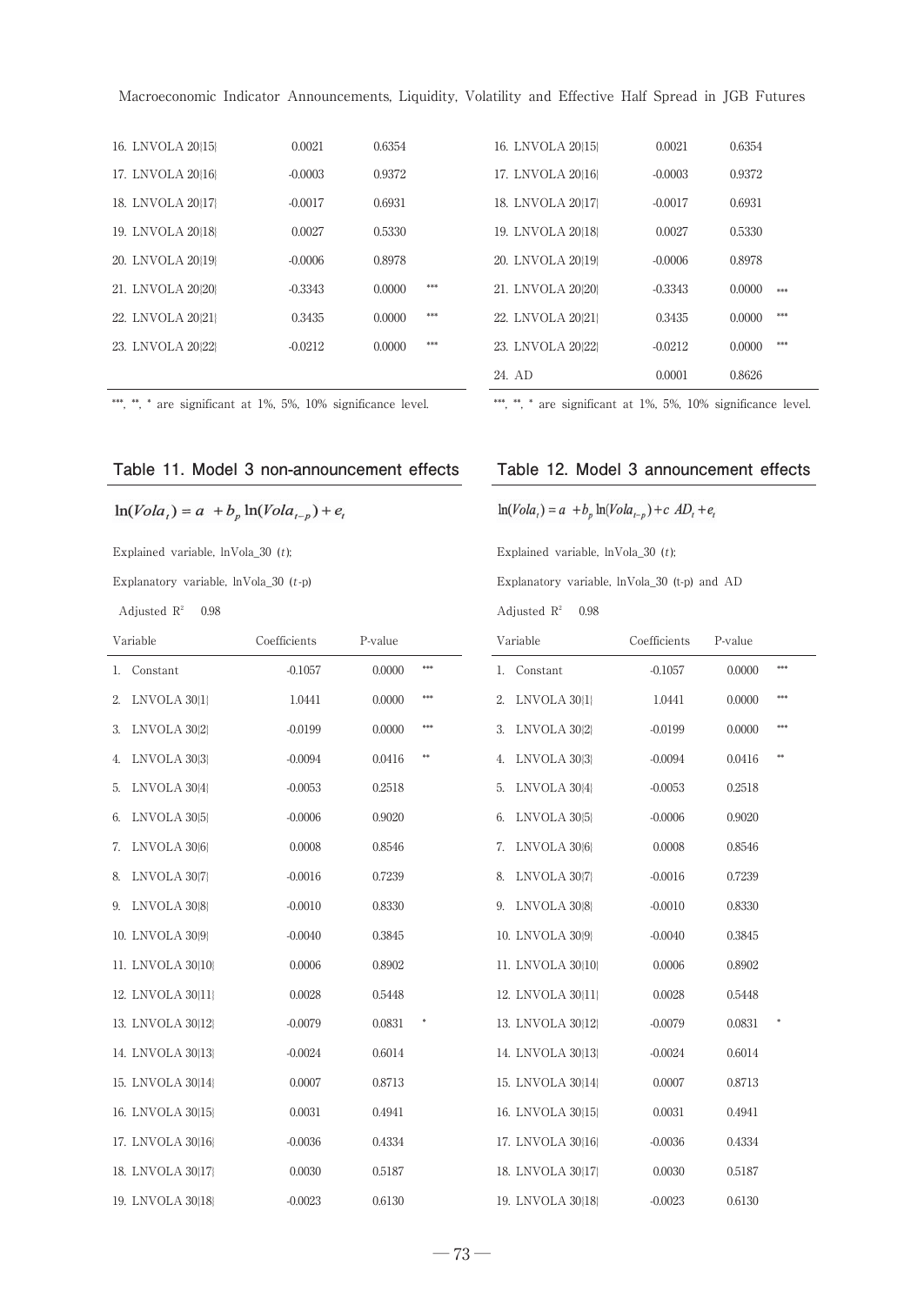#### 北星論集(経) 第53巻 第1号(通巻第64号)

| 20. LNVOLA 30/19/ | 0.0012    | 0.7876        | 20. LNVOLA 30/19/ | 0.0012    | 0.7876        |
|-------------------|-----------|---------------|-------------------|-----------|---------------|
| 21. LNVOLA 30/20} | 0.0044    | 0.3377        | 21. LNVOLA 30/20} | 0.0044    | 0.3377        |
| 22. LNVOLA 30/21} | $-0.0142$ | ***<br>0.0000 | 22. LNVOLA 30/21  | $-0.0142$ | ***<br>0.0000 |

| 20. LNVOLA 30/19/ | 0.0012    | 0.7876 |            |
|-------------------|-----------|--------|------------|
| 21. LNVOLA 30(20) | 0.0044    | 0.3377 |            |
| 22. LNVOLA 30 21  | $-0.0142$ | 0.0000 | <b>SSS</b> |
| 23. AD            | $-0.0001$ | 0.9210 |            |

\*\*\*, \*\*, \*\* are significant at  $1\%$ ,  $5\%$ ,  $10\%$  significance level. \*\*\*, \*\* are significant at  $1\%$ ,  $5\%$ ,  $10\%$  significance level.

#### Table 13. Model 3 non-announcement effects Table 14. Model 3 announcement effects

 $\ln(Vola_i) = a + b_p \ln(Vola_{i-p}) + c AD_i + e_i$ 

| $\ln(Vola_t) = a + b_p \ln(Vola_{t-p}) + e$ |  |  |  |  |  |
|---------------------------------------------|--|--|--|--|--|
|---------------------------------------------|--|--|--|--|--|

Explained variable, lnVola\_50 (t); Explained variable, lnVola\_50 (t);

Explanatory variable, lnVola\_50 (t-p) Explanatory variable, lnVola\_50 (t-p) and AD

Adjusted  $R^2$  0.99 Adjusted  $R^2$  0.99

| Variable           | Coefficients | P-value |     | Variable                     | Coefficients | P-value       |
|--------------------|--------------|---------|-----|------------------------------|--------------|---------------|
| Constant<br>1.     | $-0.0639$    | 0.0000  | *** | 1. Constant                  | $-0.0639$    | 0.0000<br>*** |
| 2. LNVOLA 50{1}    | 1.0459       | 0.0000  | *** | 2.<br>LNVOLA 50{1}           | 1.0459       | 0.0000        |
| LNVOLA 50(2)<br>3. | $-0.0164$    | 0.0003  | *** | LNVOLA 50{2}<br>3.           | $-0.0164$    | 0.0003        |
| LNVOLA 50(3)<br>4. | $-0.0075$    | 0.1004  |     | LNVOLA 50 3<br>4.            | $-0.0075$    | 0.1004        |
| LNVOLA 50/4<br>5.  | $-0.0057$    | 0.2057  |     | LNVOLA 5014<br>5.            | $-0.0057$    | 0.2057        |
| LNVOLA 50 5 <br>6. | 0.0013       | 0.7719  |     | LNVOLA 50 <sup>5</sup><br>6. | 0.0013       | 0.7719        |
| LNVOLA 50%<br>7.   | $-0.0068$    | 0.1357  |     | LNVOLA 50%<br>7.             | $-0.0068$    | 0.1357        |
| LNVOLA 50 7 <br>8. | 0.0011       | 0.8144  |     | LNVOLA 50{7}<br>8.           | 0.0011       | 0.8143        |
| LNVOLA 5088<br>9.  | 0.0018       | 0.6939  |     | LNVOLA 50 8 <br>9.           | 0.0018       | 0.6938        |
| 10. LNVOLA 50(9)   | $-0.0053$    | 0.2435  |     | 10. LNVOLA 50{9}             | $-0.0053$    | 0.2435        |
| 11. LNVOLA 50/10/  | $-0.0016$    | 0.7213  |     | 11. LNVOLA 50/10/            | $-0.0016$    | 0.7212        |
| 12. LNVOLA 50{11}  | 0.0020       | 0.6556  |     | 12. LNVOLA 50{11}            | 0.0020       | 0.6555        |
| 13. LNVOLA 50{12}  | $-0.0029$    | 0.5252  |     | 13. LNVOLA 50{12}            | $-0.0029$    | 0.5252        |
| 14. LNVOLA 50{13}  | $-0.0010$    | 0.8278  |     | 14. LNVOLA 50{13}            | $-0.0010$    | 0.8278        |
| 15. LNVOLA 50{14}  | 0.0038       | 0.4031  |     | 15. LNVOLA 50{14}            | 0.0038       | 0.4031        |
| 16. LNVOLA 50(15)  | $-0.0156$    | 0.0000  | *** | 16. LNVOLA 50{15}            | $-0.0156$    | 0.0000        |
|                    |              |         |     | 17. AD                       | 0.0002       | 0.6457        |

\*\*, \*\*, \* are significant at  $1\%$ ,  $5\%$ ,  $10\%$  significance level. \*\*, \*\*, \* are significant at  $1\%$ ,  $5\%$ ,  $10\%$  significance level.

#### **6.Conclusion**

This paper presented an investigation of whether liquidity, volatility and effective half spread change on an event day, on which macroeconomic indicators are announced, in the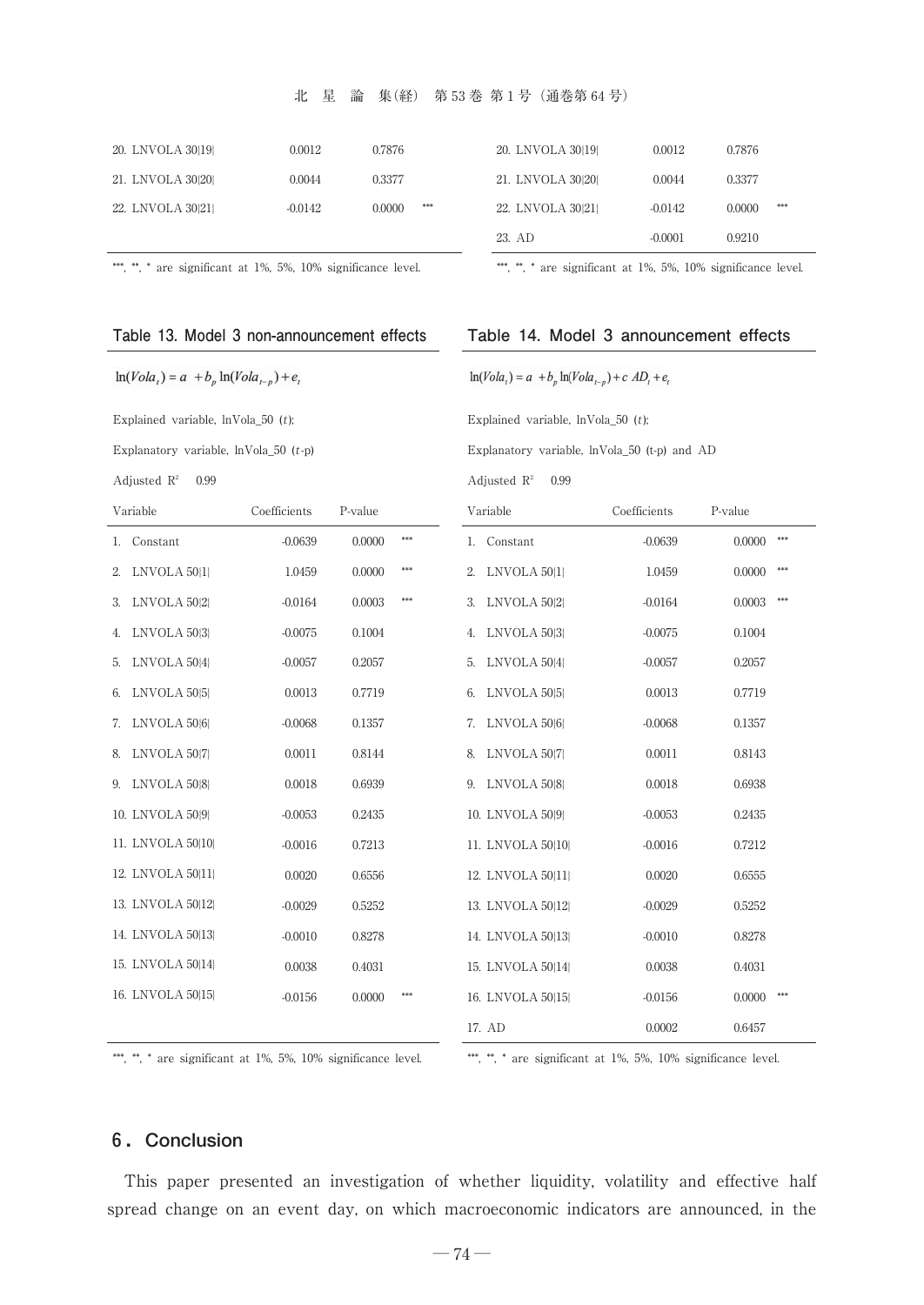Macroeconomic Indicator Announcements, Liquidity, Volatility and Effective Half Spread in JGB Futures

Japanese Government Bond (JGB) Futures market of the Tokyo Stock Exchange (TSE).

Consequently, the following results were shown for the macroeconomic indicator announcements event effect. First, as for ILLIQ, which is an indicator of Liquidity, results showed that ILLIQ increases by announcing macroeconomic indicators, which means that liquidity falls in a market. Moreover, when transaction cost (EHS) was investigated, results showed that transaction cost decreases by announcing macroeconomic indicators. Therefore, liquidity rises in a market by announcing macroeconomic indicators. Furthermore, as for risk (Volatility) in the JGB Futures market, volatility increases by announcement of macroeconomic indicators, which means that liquidity falls in the JGB Futures market.

This paper adopted AR $(p)$  models by OLS, however it might be need to adopt another approach. It might to need to separate the entire data to the data on announcement days and the data on other days. This is the challenge in next revision.

――――――――――――――――――――――

- <sup>3</sup> To check robustness, the volatility of 10-lag (Vola10), 30-lag (Vola30) and 50-lag (Vola50) are also calculated and analyzed in this paper.
- <sup>4</sup> This paper adopted the p-order auto-regressive model in ILLIQ, EHS and Volatility as well.
- <sup>5</sup> Vola10 adopted the 24-lag periods model, Vola30 adopted the 21-lag periods model, Vola50 adopted the 15-lag periods model, based on AIC and SIC(BIC).

#### **Reference**

- Admati, A., and P. Pfleiderer [1988] "A Theory of Intraday Trading Patterns," Review of Financial *Studies* 1, 3-40.
- Amihud,Y., and H. Mendelson [1987] "Trading Mechanisms and Stock Returns: An Empirical Investigation," Journal of Finance 42, 533-553.
- Amihud,Y., and H. Mendelson [1991a] "Market Microstructure and Price Discovery on the Tokyo Stock Exchange," in Japanese Financial Market Research edited by W. T. Ziemba. 169-196.
- Amihud,Y., and H. Mendelson [1991b] "Volatility, Efficiency, and Trading: Evidence from the Japanese Stock Market," Journal of Finance 46, 1765-1789.
- Amihud, Y. [2002] "Illiquidity and Stock Returns: Cross-section and Time-series Effects," Journal *of Financial Markets*, Vol.5, 31-56.
- Arshanapalli, B., d'Ouville E., Fabozzi, F., & Switzer, L. [2006] "Macroeconomic news effects on conditional volatilities in the bond and stock markets," *Applied Financial Economics*, 16, 377-384.
- Copeland, T., and D. Galai [1983] "Information Effects on the Bid-Ask Spread," *Journal of Finance* 38, 1457-1469.
- Ederington, L., & Lee, J. [2001] "Intraday Volatility in Interest-Rate and Foreign-Exchange Markets: ARCH, Announcement, and Seasonality Effects," The Journal of Futures Markets, 21, 517-552.

Easley, D., and O'Hara, M. [1987] "Price, Trading Size, and Information in Securities Markets,"

<sup>&</sup>lt;sup>1</sup> For instance, Garman (1976), Copeland and Galai (1983), Glosten and Milgrom (1985), Easley and O'Hara (1987), Amihud and Mendelson (1987, 1991a,b), Admati and Pfleiderer (1988), Subrahmanyam (1991), Stoll and Whaley (1990), and Huang and Stoll (1994), Mahanti et al. (2008).

<sup>&</sup>lt;sup>2</sup> Effective half spreads are also used in this paper. The transaction cost is usually measured using the bid-ask spread. However, when that measure is used, the transaction costs of the investor who orders the bid and the investor who orders the ask are calculated twice, as a "round-trip transaction".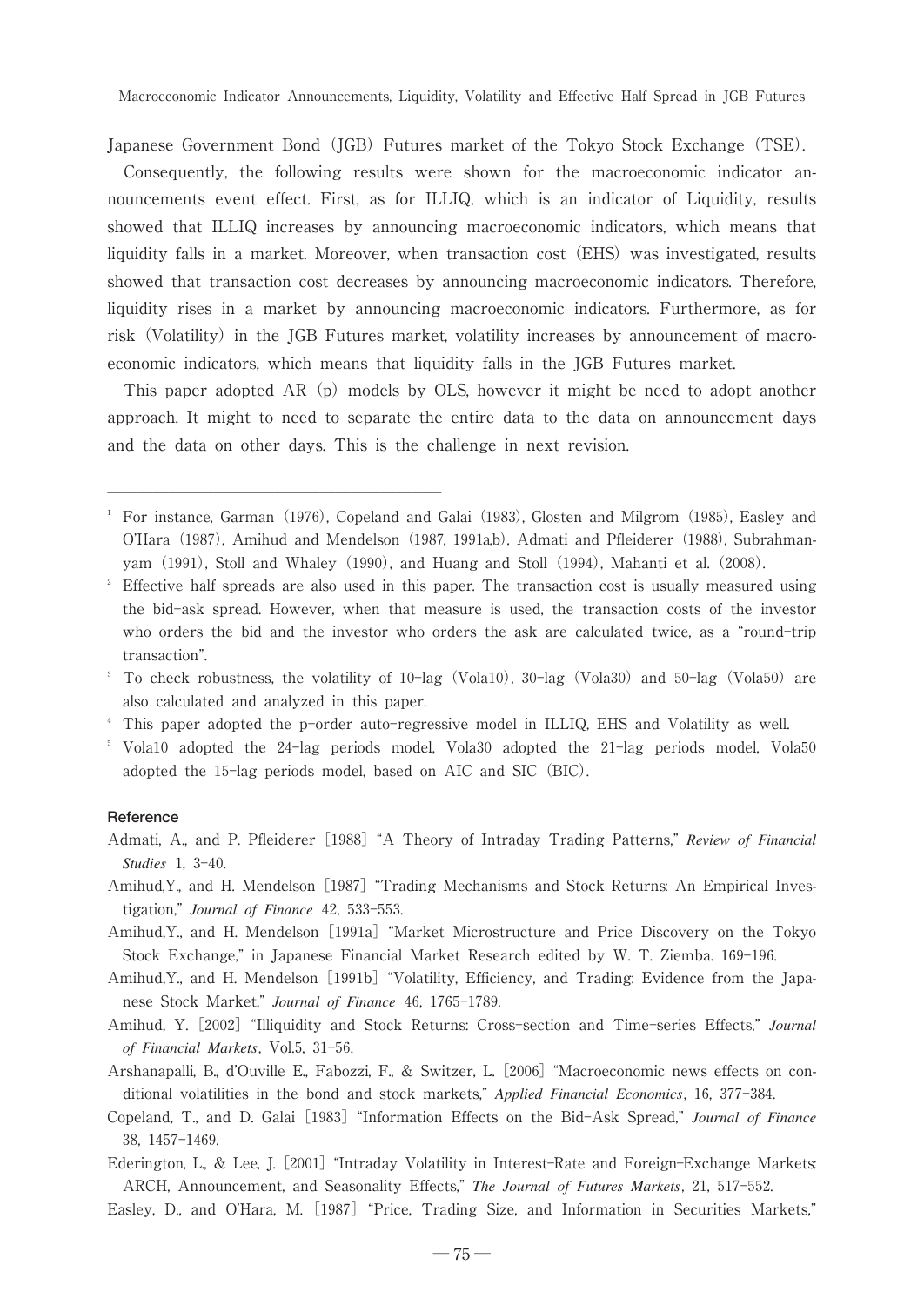*Jorunal of Financial Economics* 19, 69-90.

- Glosten, L., and P. Milgrom[1985]-Bid, Ask and Transaction Prices in a Specialist Market with Heterogeneously Informed Traders," Journal of Financial Economics 14, 465-474.
- Graman, M. B. [1976] "Market microstructure," Journal of Financial Economics 3, 257-275.
- Huang, R., and Stoll, H[1994]-Market Microstructure and Stock Return Predictions, *The Review of Financial Studies* 7, 179-213.
- Kyle, A [1985] "Continuous Auctions and Insider Trading," *Econometrica*, Vol.53, No.6,1315-1335.
- Mahanti S, A. Nashikkar, M Subrahmanyam, G. Chacko, and G Mallik [2008] "Latent Liquidity: A new measure of liquidity, with an application to corporate bonds," Journal of Financial Economics, Vol.88, 272-298.
- O'Hara, M [1996] Market Microstructure Theory, Blackwell Publishers.
- Ronaldo, A [2004] "Order aggressiveness in limit order book markets," *Journal of Financial Markets*, 7, 53-74.
- Stoll,H. R. and R. E. Whaley [1990] "Stock Market Structure and Volatility," *Review of Financial Studies*3, 37-71.
- Subrahmanyam, A [1991] "Risk Aversion, Market Liquidity, and Price Efficiency," *Review of Financial Studies* 4, 417-442.
- Wang, P., Wang, P., & Liu, A [2005] "Stock Return Volatility and Trading Volume: Evidence from the Chinese Stock Market," Journal of Chinese Economic and Business Studies 3(1), 39-54.